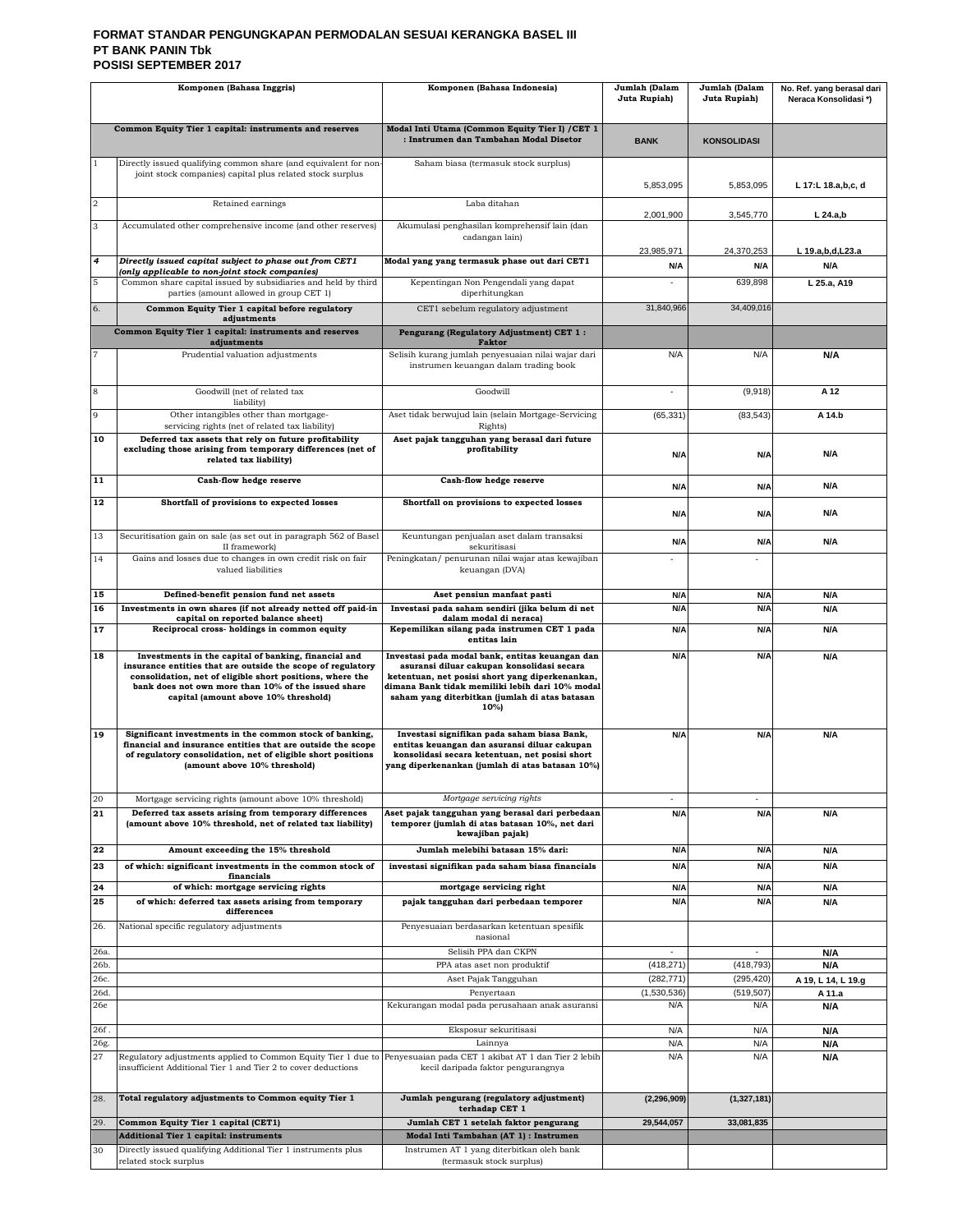#### **FORMAT STANDAR PENGUNGKAPAN PERMODALAN SESUAI KERANGKA BASEL III PT BANK PANIN Tbk POSISI SEPTEMBER 2017**

| Komponen (Bahasa Inggris) |                                                                                                                                                                                                                                                                                                             | Komponen (Bahasa Indonesia)                                                                                                                                                                                                                                     | Jumlah (Dalam<br>Juta Rupiah) | Jumlah (Dalam<br>Juta Rupiah) | No. Ref. yang berasal dari<br>Neraca Konsolidasi*) |
|---------------------------|-------------------------------------------------------------------------------------------------------------------------------------------------------------------------------------------------------------------------------------------------------------------------------------------------------------|-----------------------------------------------------------------------------------------------------------------------------------------------------------------------------------------------------------------------------------------------------------------|-------------------------------|-------------------------------|----------------------------------------------------|
|                           | Common Equity Tier 1 capital: instruments and reserves                                                                                                                                                                                                                                                      | Modal Inti Utama (Common Equity Tier I) / CET 1<br>: Instrumen dan Tambahan Modal Disetor                                                                                                                                                                       | <b>BANK</b>                   | <b>KONSOLIDASI</b>            |                                                    |
| 31                        | of which: classified as equity under applicable accounting<br>standards                                                                                                                                                                                                                                     | Yang diklasifikasikan sebagai ekuitas berdasarkan<br>standar akuntansi                                                                                                                                                                                          | N/A                           | N/A                           | N/A                                                |
| 32                        | of which: classified as liabilities under applicable accounting<br>standards                                                                                                                                                                                                                                | Yang diklasifikasikan sebagai liabilitas berdasarkan<br>standar akuntansi                                                                                                                                                                                       | N/A                           | N/A                           | N/A                                                |
| 33                        | Directly issued capital instruments subject to phase out<br>from Additional Tier 1                                                                                                                                                                                                                          | Modal yang yang termasuk phase out dari AT1                                                                                                                                                                                                                     | N/A                           | N/A                           | N/A                                                |
| 34                        | Additional Tier 1 instruments (and CET 1 instruments not<br>included in row 5) issued by subsidiaries and held by third<br>parties (amount allowed in group AT1)                                                                                                                                            | Instrumen AT1 yang diterbitkan oleh entitas anak<br>yang diakui dalam perhitungan KPMM secara<br>konsolidasi                                                                                                                                                    | N/A                           | N/A                           | N/A                                                |
| 35                        | of which: instruments issued by subsidiaries subject to<br>phase out                                                                                                                                                                                                                                        | Instrumen yang diterbitkan entitas anak yang<br>termasuk phase out                                                                                                                                                                                              | N/A                           | N/A                           | N/A                                                |
| 36                        | Additional Tier 1 capital before regulatory adjustments                                                                                                                                                                                                                                                     | Jumlah AT 1 sebelum regulatory adjustment                                                                                                                                                                                                                       |                               |                               |                                                    |
|                           | Additional Tier 1 capital: regulatory adjustments                                                                                                                                                                                                                                                           | Modal Inti Tambahan: Faktor Pengurang<br>(Regulatory Adjustment)                                                                                                                                                                                                |                               |                               |                                                    |
| 37                        | <b>Investments in own Additional Tier 1</b><br>instruments                                                                                                                                                                                                                                                  | Investasi pada instrumen AT1 sendiri                                                                                                                                                                                                                            | N/A                           | N/A                           | N/A                                                |
| 38                        | Reciprocal cross-holdings in Additional Tier 1 instruments                                                                                                                                                                                                                                                  | Kepemilikan silang pada instrumen AT 1 pada<br>entitas lain                                                                                                                                                                                                     | N/A                           | N/A                           | <b>N/A</b>                                         |
| 39                        | Investments in the capital of Banking, financial and<br>insurance entities that are outside the scope of regulatory<br>consolidation, net of eligible short positions, where the<br>bank does not own more than 10% of the issued common<br>share capital of the entity (amount above 10% threshold)        | Investasi pada modal bank, entitas keuangan dan<br>asuransi diluar cakupan konsolidasi secara<br>ketentuan, net posisi short yang diperkenankan,<br>dimana Bank tidak memiliki lebih dari 10% modal<br>saham yang diterbitkan (jumlah di atas batasan<br>$10\%$ | N/A                           | N/A                           | N/A                                                |
| 40                        | Significant investments in the capital of banking, financial<br>and insurance entities that are outside the scope of<br>regulatory consolidation (net of eligible short positions)                                                                                                                          | Investasi signifikan pada modal Bank, entitas<br>keuangan dan asuransi di luar cakupan<br>konsolidasi secara ketentuan (net posisi short<br>yang diperkenankan)                                                                                                 | N/A                           | N/A                           | N/A                                                |
| 41                        | National specific regulatory adjustments                                                                                                                                                                                                                                                                    | Penyesuaian berdasarkan ketentuan spesifik<br>nasional                                                                                                                                                                                                          |                               |                               |                                                    |
| 41 a.                     |                                                                                                                                                                                                                                                                                                             | Penempatan dana pada instrumen AT 1 pada Bank<br>lain                                                                                                                                                                                                           | N/A                           | N/A                           | N/A                                                |
| 42                        | Regulatory adjustments applied to Additional Tier 1 due to<br>insufficient Tier 2 to cover deductions                                                                                                                                                                                                       | Penyesuaian pada AT 1 akibat Tier 2 lebih kecil<br>daripada faktor pengurangnya                                                                                                                                                                                 | N/A                           | N/A                           | N/A                                                |
| 43.                       | Total regulatory adjustments to Additional Tier 1 capital                                                                                                                                                                                                                                                   | Jumlah faktor pengurang (regulatory adjustment)<br>terhadap AT1                                                                                                                                                                                                 |                               |                               |                                                    |
| 44.                       | Additional Tier 1 capital (AT1)                                                                                                                                                                                                                                                                             | Jumlah AT 1 setelah faktor pengurang                                                                                                                                                                                                                            |                               |                               |                                                    |
| 45.                       | Tier 1 capital $(T1 = CET1 + AT1)$                                                                                                                                                                                                                                                                          | Jumlah Modal Inti (Tier 1)<br>$(CET1 + AT1)$                                                                                                                                                                                                                    | 29,544,057                    | 33,081,835                    |                                                    |
|                           | Tier 2 capital: instruments and provisions                                                                                                                                                                                                                                                                  | Modal Pelengkap (Tier 2) : Instumen dan<br>cadangan                                                                                                                                                                                                             |                               |                               |                                                    |
| 46                        | Directly issued qualifying Tier 2 instruments plus related stock<br>surplus                                                                                                                                                                                                                                 | Instrumen T2 yang diterbitkan oleh bank (plus<br>related stock surplus)                                                                                                                                                                                         | 3,482,000                     | 3,482,000                     | $L$ 11.b                                           |
| 47                        | Directly issued capital instruments subject to phase out<br>from Tier 2                                                                                                                                                                                                                                     | Modal yang yang termasuk phase out dari Tier 2                                                                                                                                                                                                                  | N/A                           | N/A                           | N/A                                                |
| 48                        | Tier 2 instruments (and CET1 and AT1 instruments not<br>included in rows 5 or 34) issued by subsidiaries and held by<br>third parties (amount allowed in group Tier 2)                                                                                                                                      | Instrumen Tier2 yang diterbitkan oleh entitas anak<br>yang diakui dalam perhitungan KPMM secara<br>konsolidasi                                                                                                                                                  |                               |                               |                                                    |
|                           | of which: instruments issued by subsidiaries subject to<br>phase out                                                                                                                                                                                                                                        | Modal yang diterbitkan entitas anak yang<br>termasuk phase out                                                                                                                                                                                                  | N/A                           | N/A                           | N/A                                                |
| 50                        | Provisions                                                                                                                                                                                                                                                                                                  | cadangan umum PPA atas aset produktif yang wajib<br>dihitung dengan jumlah paling tinggi sebesar 1,25%<br>dari ATMR untuk Risiko Kredit                                                                                                                         | 1,297,203                     | 1,454,005                     | N/A                                                |
| 51.                       | Tier 2 capital before regulatory adjustments                                                                                                                                                                                                                                                                | Jumlah Modal Pelengkap (Tier 2) sebelum faktor<br>pengurang                                                                                                                                                                                                     | 4,779,203                     | 4,936,005                     |                                                    |
|                           | Tier 2 capital: regulatory adjustments                                                                                                                                                                                                                                                                      | Modal Pelengkap (Tier 2) : Faktor Pengurang<br>(Regulatory Adjustment)                                                                                                                                                                                          |                               |                               |                                                    |
| 52                        | Investments in own Tier 2 instruments                                                                                                                                                                                                                                                                       | Investasi pada instrumen Tier 2 sendiri                                                                                                                                                                                                                         | N/A                           | N/A                           | N/A                                                |
| 53                        | Reciprocal cross-holdings in Tier 2 instruments                                                                                                                                                                                                                                                             | Kepemilikan silang pada instrumen Tier 2 pada<br>entitas lain                                                                                                                                                                                                   | N/A                           | N/A                           | N/A                                                |
| 54                        | Investments in the capital of banking, financial and<br>insurance entities that are outside the scope of regulatory<br>consolidation, net of eligible short positions, where the<br>bank does not own more than 10% of the issued common<br>share capital of the entity (amount above the 10%<br>threshold) | Investasi pada modal bank, entitas keuangan dan<br>asuransi diluar cakupan konsolidasi secara<br>ketentuan, net posisi short yang diperkenankan,<br>dimana Bank tidak memiliki lebih dari 10% modal<br>saham yang diterbitkan (jumlah di atas batasan<br>10%)   | N/A                           | N/A                           | N/A                                                |
| 55                        | Significant investments in the capital banking, financial<br>and insurance entities that are outside the scope of<br>regulatory consolidation (net of eligible short positions)                                                                                                                             | Investasi signifikan pada modal Bank, entitas<br>keuangan dan asuransi di luar cakupan<br>konsolidasi secara ketentuan (net posisi short<br>yang diperkenankan)                                                                                                 | N/A                           | N/A                           | N/A                                                |
| 56                        | National specific regulatory adjustments                                                                                                                                                                                                                                                                    | Penyesuaian berdasarkan ketentuan spesifik<br>nasional                                                                                                                                                                                                          |                               |                               |                                                    |
| 56 a                      |                                                                                                                                                                                                                                                                                                             | Sinking fund                                                                                                                                                                                                                                                    | $\sim$                        | $\sim$                        |                                                    |
| 56 b.                     |                                                                                                                                                                                                                                                                                                             | Penempatan dana pada instrumen Tier 2 pada Bank<br>lain                                                                                                                                                                                                         | $\sim$                        | (10, 843)                     | A.5.a.1, b.1, c.1                                  |
| 57.                       | Total regulatory adjustments to Tier 2 capital                                                                                                                                                                                                                                                              | Jumlah faktor pengurang (regulatory adjustment)<br><b>Modal Pelengkap</b>                                                                                                                                                                                       |                               | (10, 843)                     |                                                    |
| 58.                       | Tier 2 capital (T2)                                                                                                                                                                                                                                                                                         | Jumlah Modal Pelengkap (T2) setelah<br>regulatory adjustment                                                                                                                                                                                                    | 4,779,203                     | 4,925,162                     |                                                    |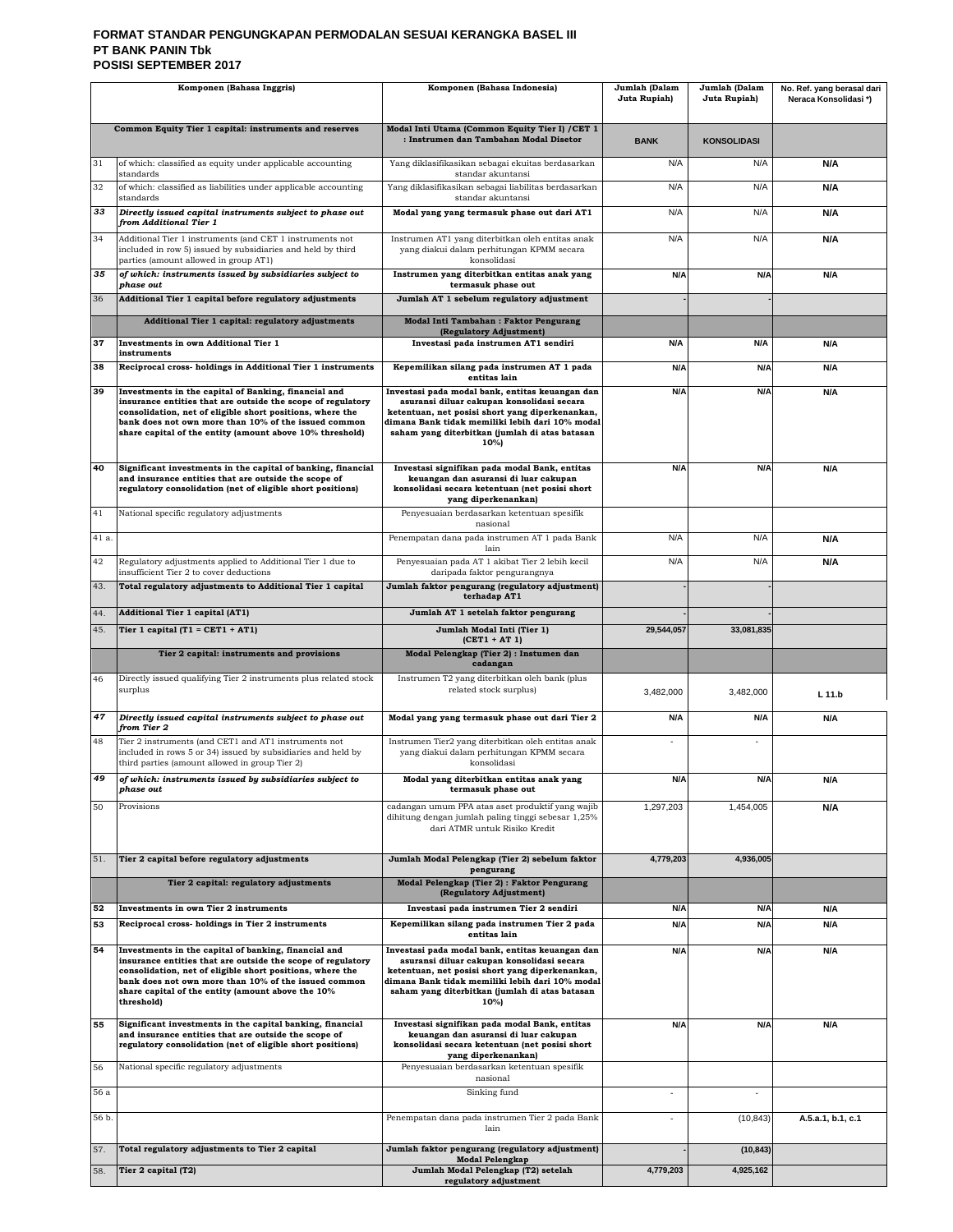#### **FORMAT STANDAR PENGUNGKAPAN PERMODALAN SESUAI KERANGKA BASEL III PT BANK PANIN Tbk POSISI SEPTEMBER 2017**

| Komponen (Bahasa Inggris)                                                                                                                                                                                                                     |                                                                                                                                          | Komponen (Bahasa Indonesia)                                                                                                  | Jumlah (Dalam<br>Juta Rupiah) | Jumlah (Dalam<br>Juta Rupiah) | No. Ref. yang berasal dari<br>Neraca Konsolidasi*) |
|-----------------------------------------------------------------------------------------------------------------------------------------------------------------------------------------------------------------------------------------------|------------------------------------------------------------------------------------------------------------------------------------------|------------------------------------------------------------------------------------------------------------------------------|-------------------------------|-------------------------------|----------------------------------------------------|
|                                                                                                                                                                                                                                               | Common Equity Tier 1 capital: instruments and reserves                                                                                   | Modal Inti Utama (Common Equity Tier I) / CET 1<br>: Instrumen dan Tambahan Modal Disetor                                    | <b>BANK</b>                   | <b>KONSOLIDASI</b>            |                                                    |
| 59.                                                                                                                                                                                                                                           | Total capital $(TC = T1 + T2)$                                                                                                           | Total Modal (Modal Inti + Modal Pelengkap)                                                                                   | 34,323,260                    | 38,006,997                    |                                                    |
| 60.                                                                                                                                                                                                                                           | <b>Total risk weighted assets</b>                                                                                                        | <b>Total Aset Tertimbang Menurut Risiko (ATMR)</b>                                                                           | 145,633,790                   | 162,484,708                   |                                                    |
|                                                                                                                                                                                                                                               | <b>Capital ratios and buffers</b>                                                                                                        | Rasio Kecukupan Pemenuhan<br>Modal Minimum (KPMM) dan Tambahan Modal<br>(Capital Buffer)                                     |                               |                               |                                                    |
| 61.                                                                                                                                                                                                                                           | Common Equity Tier 1 (as a percentage of risk weighted assets)                                                                           | Rasio Modal Inti Utama (CET1) - prosentase<br>terhadap ATMR                                                                  | 20.29%                        | 20.36%                        |                                                    |
| 62.                                                                                                                                                                                                                                           | Tier 1 (as a percentage of risk weighted assets)                                                                                         | Rasio Modal Inti (Tier 1) - prosentase terhadap ATMR                                                                         | 20.29%                        | 20.36%                        |                                                    |
| 63.                                                                                                                                                                                                                                           | Total capital (as a percentage of risk weighted assets)                                                                                  | Rasio Total Modal - prosentase terhadap ATMR                                                                                 | 23.57%                        | 23.39%                        |                                                    |
| 64.<br>Institution specific buffer requirement (minimum CET1<br>requirement plus capital conservation buffer plus<br>countercyclical buffer requirements plus G-SIB buffer<br>requirement, expressed as a percentage of risk weighted assets) |                                                                                                                                          | Tambahan modal (buffer) - prosentase terhadap<br><b>AMTR</b>                                                                 |                               |                               |                                                    |
| 65                                                                                                                                                                                                                                            | of which: capital conservation<br>buffer requirement                                                                                     | Capital Conservation Buffer                                                                                                  | 1.250%                        | 1.250%                        |                                                    |
| 66                                                                                                                                                                                                                                            | of which: bank specific countercyclical buffer requirement                                                                               | Countercyclical Buffer                                                                                                       | 0.00%                         | 0.00%                         |                                                    |
| 67                                                                                                                                                                                                                                            | of which: G-SIB buffer requirement                                                                                                       | Capital Surcharge untuk D-SIB                                                                                                | 0.50%<br>14.29%               | 0.50%<br>14.26%               |                                                    |
| 68.                                                                                                                                                                                                                                           | Common Equity Tier 1 available to meet buffers (as a percentage<br>of risk weighted assets)                                              | Modal Inti Utama (CET 1) yang tersedia untuk<br>memenuhi Tambahan Modal (Buffer) - prosentase<br>terhadap ATMR               |                               |                               |                                                    |
|                                                                                                                                                                                                                                               | <b>National minimal</b><br>(if different from<br>Basel 3)                                                                                | <b>National minimal</b><br>(if different from<br>Basel 3)                                                                    |                               |                               |                                                    |
| 69                                                                                                                                                                                                                                            | National Common Equity Tier 1 minimum ratio (if different<br>from Basel 3 minimum)                                                       | Rasio terendah CET 1 nasional (jika berbeda<br>dengan Basel 3)                                                               | N/A                           | N/A                           | N/A                                                |
| 70                                                                                                                                                                                                                                            | National Tier 1 minimum ratio (if different from Basel 3<br>minimum)                                                                     | Rasio terendah Tier 1 nasional (jika berbeda<br>dengan Basel 3)                                                              | N/A                           | N/A                           | N/A                                                |
| 71                                                                                                                                                                                                                                            | National total capital minimum ratio (if different from Basel<br>3 minimum)                                                              | Rasio terendah total modal nasional (jika berbeda<br>dengan Basel 3)                                                         | N/A                           | N/A                           | N/A                                                |
|                                                                                                                                                                                                                                               | Amounts below the thresholds for deduction (before risk<br>weighting)                                                                    | Jumlah di bawah batasan pengurangan (sebelum<br>pembobotan risiko)                                                           |                               |                               |                                                    |
| 72                                                                                                                                                                                                                                            | Non-significant investments in the capital of other<br>financials                                                                        | Investasi non- signifikan pada modal entitas<br>keuangan lain                                                                | N/A                           | N/A                           | N/A                                                |
| 73                                                                                                                                                                                                                                            | Significant investments in the common stock of financials                                                                                | Investasi signifikan pada saham biasa entitas<br>keuangan                                                                    | N/A                           | N/A                           | <b>N/A</b>                                         |
| 74                                                                                                                                                                                                                                            | Mortgage servicing rights (net of related tax liability)                                                                                 | Mortgage servicing rights (net dari kewajiban<br>pajak)                                                                      | N/A                           | N/A                           | N/A                                                |
| 75                                                                                                                                                                                                                                            | Deferred tax assets arising from temporary differences (net<br>of related tax liability)                                                 | Aset pajak tangguhan yang berasal dari perbedaan<br>temporer (net dari kewajiban pajak)                                      | N/A                           | N/A                           | N/A                                                |
|                                                                                                                                                                                                                                               | Applicable caps on the inclusion of provisions in Tier 2                                                                                 | Cap yang dikenakan untuk provisi pada Tier 2                                                                                 |                               |                               |                                                    |
| 76                                                                                                                                                                                                                                            | Provisions eligible for inclusion in Tier 2 in respect of<br>exposures subject to standardised approach (prior to<br>application of cap) | Provisi yang dapat diakui sebagai Tier 2 sesuai<br>dengan eksposur berdasarkan pendekatan standar<br>(sebelum dikenakan cap) | N/A                           | N/A                           | N/A                                                |
| 77                                                                                                                                                                                                                                            | Cap on inclusion of provisions in Tier 2 under standardised<br>approach                                                                  | Cap atas provisi yang diakui sebagai Tier 2<br>berdasarkan pendekatan st andar                                               | N/A                           | N/A                           | N/A                                                |
| 78                                                                                                                                                                                                                                            | Provisions eligible for inclusion in Tier 2 in respect of<br>exposures subject to standardised approach (prior to<br>application of cap) | Provisi yang dapat diakui sebagai Tier 2 sesuai<br>dengan eksposur berdasarkan pendekatan IRB<br>(sebelum dikenakan cap)     | N/A                           | N/A                           | N/A                                                |
| 79                                                                                                                                                                                                                                            | Cap for inclusion of provisions in Tier 2 under internal<br>ratings- based approach                                                      | Cap atas provisi yang diakui sebagai Tier 2<br>berdasarkan pendekatan IRB                                                    | N/A                           | N/A                           | N/A                                                |
|                                                                                                                                                                                                                                               | Capital instruments subject to phase-out arrangements<br>(only applicable between 1 Jan 2018 and 1 Jan 2022)                             | Instrumen Modal yang termasuk phase out (hanya<br>berlaku antara 1 Jan 2018 s.d. 1 Jan 2022)                                 |                               |                               |                                                    |
| 80                                                                                                                                                                                                                                            | Current cap on CET1 instruments subject to phase out<br>arrangements                                                                     | Cap pada CET 1 yang temasuk phase out                                                                                        | N/A                           | N/A                           | N/A                                                |
| 81                                                                                                                                                                                                                                            | Amount excluded from CET1 due to cap (excess over cap<br>after redemptions and maturities)                                               | Jumlah yang dikecualikan dari CET1 karena<br>adanya cap (kelebihan di atas cap setelah<br>redemptions dan maturities)        | N/A                           | N/A                           | N/A                                                |
| 82                                                                                                                                                                                                                                            | Current cap on AT1 instruments subject to phase out<br>arrangements                                                                      | Cap pada AT1 yang temasuk phase out                                                                                          | N/A                           | N/A                           | N/A                                                |
| 83                                                                                                                                                                                                                                            | Amount excluded from AT1 due to cap (excess over cap<br>after redemptions and maturities)                                                | Jumlah yang dikecualikan dari AT1 karena<br>adanya cap (kelebihan di atas cap setelah<br>redemptions dan maturities)         | N/A                           | N/A                           | N/A                                                |
| 84                                                                                                                                                                                                                                            | Current cap on T2 instruments subject to phase out<br>arrangements                                                                       | Cap pada Tier2 yang temasuk phase out                                                                                        | N/A                           | N/A                           | N/A                                                |
| 85<br>Amount excluded from T2 due to cap (excess over cap after<br>redemptions and maturities)                                                                                                                                                |                                                                                                                                          | Jumlah yang dikecualikan dari Tier2 karena<br>adanya cap (kelebihan di atas cap setelah<br>redemptions dan maturities)       | N/A                           | N/A                           | N/A                                                |

Keterangan: A = Aset L = Liabilitas LR = Laba Rugi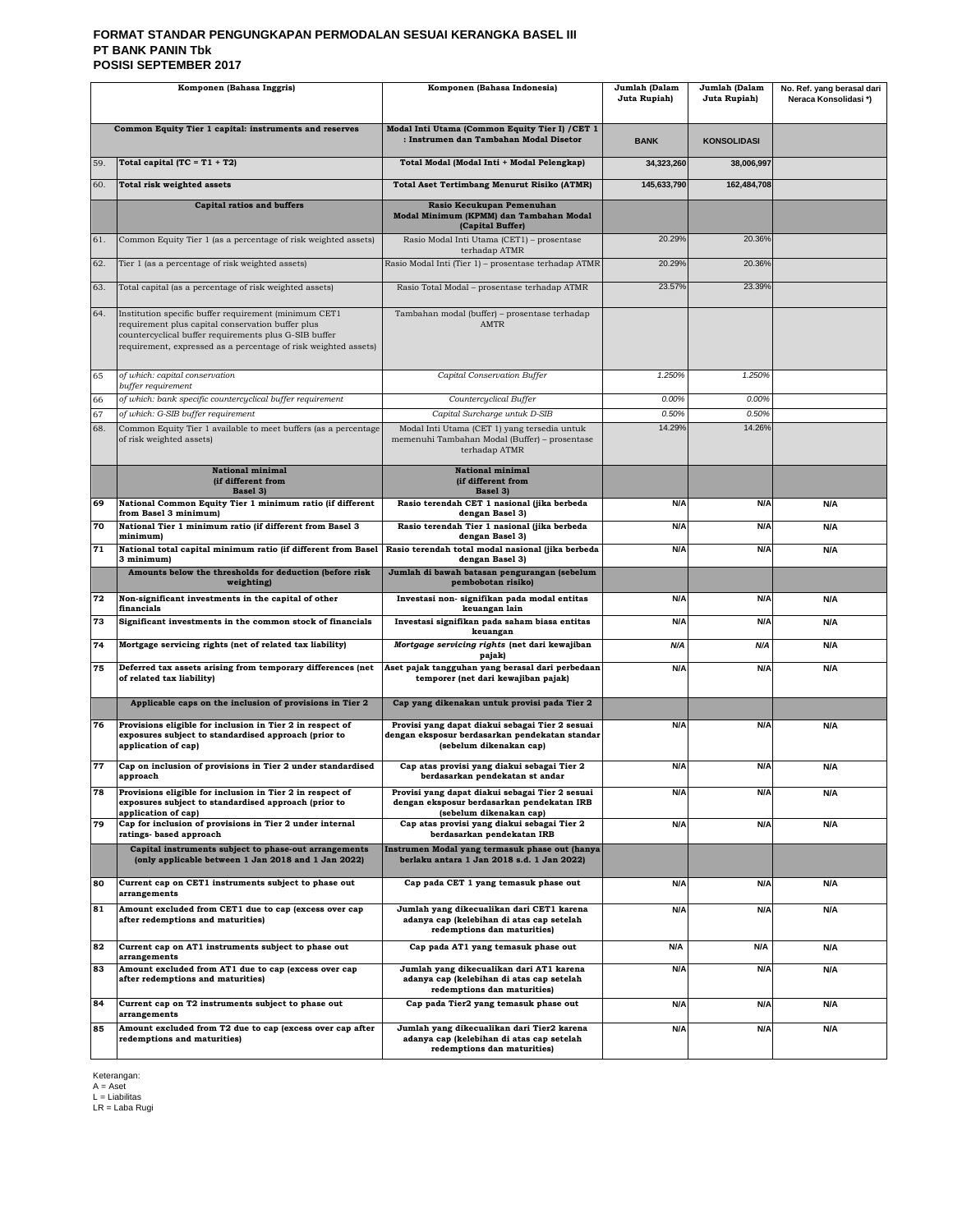### **REKONSILIASI PERMODALAN PT BANK PANIN Tbk POSISI SEPTEMBER 2017**

| No.<br>1.<br>2.<br>3.<br>4. | POS-POS<br><b>ASET</b><br>Kas<br>Penempatan pada Bank Indonesia<br>Penempatan pada bank lain<br>Tagihan spot dan derivatif<br>Surat berharga<br>a. Diukur pada nilai wajar melalui laporan laba/rugi<br>a.1 subordinasi bank<br>a.2 selain subordinasi bank<br>b. Tersedia untuk dijual | Neraca Publikasi<br>SEPTEMBER 2017<br>1,048,052<br>12,115,434<br>4,155,735<br>38,887<br>137,791 | <b>BANK</b><br>Neraca Konsolidasian dengan<br>cakupan konsolidasi<br>berdasarkan ketentuan kehati-<br>hatian<br>SEPTEMBER 2017<br>1,048,052<br>12,115,434<br>4,155,735<br>38,887 | No Referensi | Neraca Publikasi<br>SEPTEMBER 2017<br>1,075,252<br>12,636,715 | <b>KONSOLIDASI</b><br>Neraca Konsolidasian dengan<br>cakupan konsolidasi berdasarkan<br>ketentuan kehati-hatian<br>SEPTEMBER 2017<br>1,075,252 | No Referensi |
|-----------------------------|-----------------------------------------------------------------------------------------------------------------------------------------------------------------------------------------------------------------------------------------------------------------------------------------|-------------------------------------------------------------------------------------------------|----------------------------------------------------------------------------------------------------------------------------------------------------------------------------------|--------------|---------------------------------------------------------------|------------------------------------------------------------------------------------------------------------------------------------------------|--------------|
|                             |                                                                                                                                                                                                                                                                                         |                                                                                                 |                                                                                                                                                                                  |              |                                                               |                                                                                                                                                |              |
|                             |                                                                                                                                                                                                                                                                                         |                                                                                                 |                                                                                                                                                                                  |              |                                                               |                                                                                                                                                |              |
|                             |                                                                                                                                                                                                                                                                                         |                                                                                                 |                                                                                                                                                                                  |              |                                                               |                                                                                                                                                |              |
|                             |                                                                                                                                                                                                                                                                                         |                                                                                                 |                                                                                                                                                                                  |              |                                                               |                                                                                                                                                |              |
|                             |                                                                                                                                                                                                                                                                                         |                                                                                                 |                                                                                                                                                                                  |              |                                                               |                                                                                                                                                |              |
|                             |                                                                                                                                                                                                                                                                                         |                                                                                                 |                                                                                                                                                                                  |              |                                                               |                                                                                                                                                |              |
|                             |                                                                                                                                                                                                                                                                                         |                                                                                                 |                                                                                                                                                                                  |              |                                                               | 12,636,715                                                                                                                                     |              |
|                             |                                                                                                                                                                                                                                                                                         |                                                                                                 |                                                                                                                                                                                  |              | 4,192,979                                                     | 4,192,979                                                                                                                                      |              |
|                             |                                                                                                                                                                                                                                                                                         |                                                                                                 |                                                                                                                                                                                  |              | 38,887                                                        | 38,887                                                                                                                                         |              |
| 5.                          |                                                                                                                                                                                                                                                                                         |                                                                                                 |                                                                                                                                                                                  |              |                                                               |                                                                                                                                                |              |
|                             |                                                                                                                                                                                                                                                                                         |                                                                                                 |                                                                                                                                                                                  | A 5.a,1      | 158,705                                                       | 10,843                                                                                                                                         | A 5.a,1      |
|                             |                                                                                                                                                                                                                                                                                         |                                                                                                 | 137,791                                                                                                                                                                          |              |                                                               | 147,862                                                                                                                                        |              |
|                             |                                                                                                                                                                                                                                                                                         | 2,259,438                                                                                       |                                                                                                                                                                                  |              | 2,353,780                                                     |                                                                                                                                                |              |
|                             | b.1 subordinasi bank                                                                                                                                                                                                                                                                    |                                                                                                 |                                                                                                                                                                                  | A 5.b,1      |                                                               |                                                                                                                                                | A 5.b,1      |
|                             | b.2 selain subordinasi bank                                                                                                                                                                                                                                                             |                                                                                                 | 2,259,438                                                                                                                                                                        |              |                                                               | 2,353,780                                                                                                                                      |              |
|                             | c. Dimiliki hingga jatuh tempo                                                                                                                                                                                                                                                          | 17,401,474                                                                                      |                                                                                                                                                                                  |              | 18,317,028                                                    |                                                                                                                                                |              |
|                             | c.1 subordinasi bank                                                                                                                                                                                                                                                                    |                                                                                                 |                                                                                                                                                                                  | A 5.c,1      |                                                               |                                                                                                                                                | A 5.c,1      |
|                             | c.2 selain subordinasi bank                                                                                                                                                                                                                                                             |                                                                                                 | 17,401,474                                                                                                                                                                       |              |                                                               | 18,317,028                                                                                                                                     |              |
|                             | d. Pinjaman yang diberikan dan piutang                                                                                                                                                                                                                                                  |                                                                                                 |                                                                                                                                                                                  |              |                                                               |                                                                                                                                                |              |
| 6.                          | Surat berharga yang dijual dengan janji dibeli kembali (repo)                                                                                                                                                                                                                           | 3,175,227                                                                                       | 3,175,227                                                                                                                                                                        |              | 3,175,227                                                     | 3,175,227                                                                                                                                      |              |
| 7.                          | Tagihan atas surat berharga yang dibeli dengan janji<br>dijual kembali (reverse repo)                                                                                                                                                                                                   | 17,704,475                                                                                      | 17,704,475                                                                                                                                                                       |              | 17,879,041                                                    | 17,879,041                                                                                                                                     |              |
| 8.                          | Tagihan akseptasi                                                                                                                                                                                                                                                                       | 2,396,487                                                                                       | 2,396,487                                                                                                                                                                        |              | 2,396,487                                                     | 2,396,487                                                                                                                                      |              |
| 9.                          | Kredit                                                                                                                                                                                                                                                                                  |                                                                                                 |                                                                                                                                                                                  |              |                                                               |                                                                                                                                                |              |
|                             | a. Diukur pada nilai wajar melalui laporan laba/rugi<br>b. Tersedia untuk dijual<br>c. Dimiliki hingga jatuh tempo                                                                                                                                                                      |                                                                                                 |                                                                                                                                                                                  |              |                                                               |                                                                                                                                                |              |
|                             | d. Pinjaman yang diberikan dan piutang                                                                                                                                                                                                                                                  | 124,652,808                                                                                     | 124,652,808                                                                                                                                                                      |              | 138,652,349                                                   | 138,652,349                                                                                                                                    |              |
| 10.                         | Pembiayaan syariah                                                                                                                                                                                                                                                                      |                                                                                                 |                                                                                                                                                                                  |              |                                                               |                                                                                                                                                |              |
| 11.                         | Penyertaan                                                                                                                                                                                                                                                                              | 1,548,451                                                                                       |                                                                                                                                                                                  |              | 579,375                                                       |                                                                                                                                                |              |
|                             | a. Penyertaan sebagai pengurang Modal                                                                                                                                                                                                                                                   |                                                                                                 | 1,530,536                                                                                                                                                                        | A 11.a       |                                                               | 519,754                                                                                                                                        | A 11.a       |
|                             | b. Pemyertaan bukan sebagai pengurang Modal                                                                                                                                                                                                                                             |                                                                                                 | 17,915                                                                                                                                                                           |              |                                                               | 59,621                                                                                                                                         |              |
| 12.                         | Goodwill                                                                                                                                                                                                                                                                                | ÷,                                                                                              |                                                                                                                                                                                  |              | 9,918                                                         | 9,918                                                                                                                                          |              |
| 13.                         | Cadangan kerugian penurunan nilai aset keuangan -/-                                                                                                                                                                                                                                     |                                                                                                 |                                                                                                                                                                                  |              |                                                               |                                                                                                                                                |              |
|                             | a. Surat berharga<br>b. Kredit                                                                                                                                                                                                                                                          | (6, 250)                                                                                        | (6, 250)                                                                                                                                                                         |              | (6, 300)<br>(3,533,029)                                       | (6, 300)<br>(3,533,029)                                                                                                                        |              |
|                             | c. Lainnya                                                                                                                                                                                                                                                                              | (3, 199, 514)<br>(625)                                                                          | (3, 199, 514)<br>(625)                                                                                                                                                           |              | (67, 226)                                                     | (67, 226)                                                                                                                                      |              |
| 14.                         | Aset tidak berwujud                                                                                                                                                                                                                                                                     | 270,542                                                                                         |                                                                                                                                                                                  |              | 295,724                                                       |                                                                                                                                                |              |
|                             | a, Aset tidak berwujud Servicing Mortgage                                                                                                                                                                                                                                               |                                                                                                 |                                                                                                                                                                                  | A 14.a       |                                                               |                                                                                                                                                | A 14.a       |
|                             | b, Aset tidak berwujud selain Servicing Mortgage                                                                                                                                                                                                                                        |                                                                                                 | 270,542                                                                                                                                                                          | A 14.b       |                                                               | 295,724                                                                                                                                        | A 14.b       |
|                             | Akumulasi amortisasi aset tidak berwujud -/-                                                                                                                                                                                                                                            | (205, 211)                                                                                      |                                                                                                                                                                                  |              | (212, 181)                                                    |                                                                                                                                                |              |
|                             |                                                                                                                                                                                                                                                                                         |                                                                                                 |                                                                                                                                                                                  | A 14.a       |                                                               |                                                                                                                                                | A 14.a       |
|                             | a, Akumulasi amortisasi aset tidak berwujud Servicing Mortgage                                                                                                                                                                                                                          |                                                                                                 | $\overline{a}$                                                                                                                                                                   |              |                                                               |                                                                                                                                                |              |
|                             | b, Akumulasi amortisasi aset tidak berwujud selain Servicing                                                                                                                                                                                                                            |                                                                                                 |                                                                                                                                                                                  | A 14.b       |                                                               |                                                                                                                                                | A 14.b       |
|                             | Mortgage                                                                                                                                                                                                                                                                                |                                                                                                 | (205, 211)                                                                                                                                                                       |              |                                                               | (212, 181)                                                                                                                                     |              |
| 15.                         | Aset tetap dan inventaris                                                                                                                                                                                                                                                               | 9,829,480                                                                                       | 9,829,480                                                                                                                                                                        |              | 10,166,808                                                    | 10,166,808                                                                                                                                     |              |
| 16.                         | Akumulasi penyusutan aset tetap dan inventaris -/-<br>Aset non Produktif                                                                                                                                                                                                                | (390, 219)                                                                                      | (390, 219)                                                                                                                                                                       |              | (446, 511)                                                    | (446, 511)                                                                                                                                     |              |
|                             | a. Properti Terbengkalai                                                                                                                                                                                                                                                                | 185,796                                                                                         | 185,796                                                                                                                                                                          |              | 185,796                                                       | 185,796                                                                                                                                        |              |
|                             | b. Aset yang diambil alih                                                                                                                                                                                                                                                               | 439,270                                                                                         | 439,270                                                                                                                                                                          |              | 594,980                                                       | 594,980                                                                                                                                        |              |
|                             | c. Rekening tunda                                                                                                                                                                                                                                                                       |                                                                                                 |                                                                                                                                                                                  |              |                                                               |                                                                                                                                                |              |
|                             | d. Aset antar kantor                                                                                                                                                                                                                                                                    |                                                                                                 |                                                                                                                                                                                  |              |                                                               |                                                                                                                                                |              |
|                             | i. Melakukan kegiatan operasional di Indonesia                                                                                                                                                                                                                                          | 352                                                                                             | 352                                                                                                                                                                              |              | 352                                                           | 352                                                                                                                                            |              |
|                             | ii. Melakukan kegiatan operasional di luar Indonesia                                                                                                                                                                                                                                    |                                                                                                 |                                                                                                                                                                                  |              |                                                               |                                                                                                                                                |              |
| 17.                         | Cadangan kerugian penurunan nilai aset keuangan lainnya-/-                                                                                                                                                                                                                              |                                                                                                 |                                                                                                                                                                                  |              |                                                               |                                                                                                                                                |              |
| 18.                         | Sewa pembiayaan                                                                                                                                                                                                                                                                         |                                                                                                 |                                                                                                                                                                                  |              | 2,560,138                                                     | 2,560,138                                                                                                                                      |              |
| 19.                         | Aset pajak tangguhan                                                                                                                                                                                                                                                                    | 328,750                                                                                         | 328,750                                                                                                                                                                          |              | 342,094                                                       | 342,094                                                                                                                                        |              |
| 20.                         | Aset lainnya                                                                                                                                                                                                                                                                            | 1,487,049                                                                                       | 1,487,049                                                                                                                                                                        |              | 1,765,007                                                     | 1,765,007                                                                                                                                      |              |
|                             | <b>TOTAL ASET</b>                                                                                                                                                                                                                                                                       | 195,373,679                                                                                     | 195,373,679                                                                                                                                                                      |              | 213,111,395                                                   | 213,111,395                                                                                                                                    |              |

|            |                                                                             |                          | <b>BANK</b>                                                                                   |              | <b>KONSOLIDASI</b>       |                                                                                           |              |
|------------|-----------------------------------------------------------------------------|--------------------------|-----------------------------------------------------------------------------------------------|--------------|--------------------------|-------------------------------------------------------------------------------------------|--------------|
| No.        | POS-POS                                                                     | Neraca Publikasi         | Neraca Konsolidasian dengan<br>cakupan konsolidasi<br>berdasarkan ketentuan kehati-<br>hatian | No Referensi | Neraca Publikasi         | Neraca Konsolidasian dengan<br>cakupan konsolidasi berdasarkan<br>ketentuan kehati-hatian | No Referensi |
|            |                                                                             | SEPTEMBER 2017           | SEPTEMBER 2017                                                                                |              | SEPTEMBER 2017           | SEPTEMBER 2017                                                                            |              |
|            | <b>LIABILITAS DAN EKUITAS</b>                                               |                          |                                                                                               |              |                          |                                                                                           |              |
|            |                                                                             |                          |                                                                                               |              |                          |                                                                                           |              |
|            | <b>LIABILITAS</b>                                                           |                          |                                                                                               |              |                          |                                                                                           |              |
| 1.<br>2.   | Giro<br>Tabungan                                                            | 10,324,656<br>41,167,730 | 10,324,656<br>41,167,730                                                                      |              | 10,603,247<br>41,928,215 | 10,603,247<br>41,928,215                                                                  |              |
| 3.         | Simpanan berjangka                                                          | 85,187,981               | 85,187,981                                                                                    |              | 91,892,041               | 91,892,041                                                                                |              |
| 4.         | Dana investasi revenue sharing                                              |                          |                                                                                               |              |                          | $\sim$                                                                                    |              |
| 5.         | Pinjaman dari Bank Indonesia                                                |                          |                                                                                               |              |                          | $\mathbf{r}$                                                                              |              |
| 6.         | Pinjaman dari bank lain                                                     | 5,897,571                | 5,897,571                                                                                     |              | 6,137,546                | 6,137,546                                                                                 |              |
| 7.         | Liabilitas spot dan derivatif                                               | 38,729                   | 38,729                                                                                        |              | 38,729                   | 38,729                                                                                    |              |
| 8.         | Utang atas surat berharga yang dijual dengan janji                          |                          |                                                                                               |              |                          |                                                                                           |              |
|            | dibeli kembali (repo)                                                       | 2,855,758                | 2,855,758                                                                                     |              | 2,855,758                | 2,855,758                                                                                 |              |
| 9.         | Utang akseptasi                                                             | 2,400,933                | 2,400,933                                                                                     |              | 2,400,933                | 2,400,933                                                                                 |              |
| 10.        | Surat berharga yang diterbitkan                                             | 5,113,477                | 5,113,477                                                                                     |              | 5,852,771                | 5,852,771                                                                                 |              |
| 11.        | Pinjaman yang diterima                                                      | 7,404,014                |                                                                                               |              | 11,279,692               |                                                                                           |              |
|            | a. Pinjaman yang diterima                                                   |                          | 463,342                                                                                       |              |                          | 4,339,020                                                                                 |              |
|            | b. Modal pinjaman bank                                                      |                          | 6,960,000                                                                                     | L 11.b       |                          | 6,960,000                                                                                 | L 11.b       |
|            | c. Modal pinjaman anak                                                      |                          |                                                                                               |              |                          |                                                                                           | L 11.c       |
|            | d. emisi Obligasi                                                           |                          | (19, 328)                                                                                     |              |                          | (19, 328)                                                                                 |              |
| 12.<br>13. | Setoran jaminan<br>Liabilitas antar kantor                                  | 190,447                  | 190,447                                                                                       |              | 207,743                  | 207,743                                                                                   |              |
|            | a. Melakukan kegiatan operasional di Indonesia                              |                          |                                                                                               |              |                          |                                                                                           |              |
|            | b. Melakukan kegiatan operasional di luar Indonesia                         |                          | $\sim$                                                                                        |              |                          | ä,                                                                                        |              |
| 14.        | Liabilitas pajak tangguhan                                                  |                          |                                                                                               |              |                          |                                                                                           |              |
| 15.        | Liabilitas lainnya                                                          | 2,977,182                | 2,977,182                                                                                     |              | 3,433,316                | 3,433,316                                                                                 |              |
| 16.        | Dana investasi profit sharing                                               |                          |                                                                                               |              |                          |                                                                                           |              |
|            | <b>TOTAL LIABILITAS</b>                                                     | 163,558,478              | 163,558,478                                                                                   |              | 176,629,991              | 176,629,991                                                                               |              |
|            |                                                                             |                          |                                                                                               |              |                          |                                                                                           |              |
|            | <b>EKUITAS</b>                                                              |                          |                                                                                               |              |                          |                                                                                           |              |
| 17.        | Modal disetor                                                               |                          |                                                                                               |              |                          |                                                                                           |              |
|            | a. Modal dasar                                                              | 9,600,000                | 9,600,000                                                                                     |              | 9,600,000                | 9,600,000                                                                                 |              |
|            | b. Modal yang belum disetor -/-                                             | (7, 191, 235)            | (7, 191, 235)                                                                                 |              | (7, 191, 235)            | (7, 191, 235)                                                                             |              |
|            | c. Saham yang dibeli kembali (treasury stock) -/-<br>Tambahan modal disetor |                          |                                                                                               |              |                          |                                                                                           |              |
| 18.        | a. Agio                                                                     | 3,444,330                | 3,444,330                                                                                     |              | 3,444,330                | 3,444,330                                                                                 |              |
|            | b. Disagio -/-                                                              |                          |                                                                                               |              |                          |                                                                                           |              |
|            | c. Modal Sumbangan                                                          |                          |                                                                                               |              |                          |                                                                                           |              |
|            | d. Dana setoran modal                                                       |                          |                                                                                               |              |                          |                                                                                           |              |
|            | e. Lainnya                                                                  |                          |                                                                                               |              | (55,026)                 | (55, 026)                                                                                 |              |
| 19.        | Pendapatan (kerugian) komprehensif lainnya                                  |                          |                                                                                               |              |                          |                                                                                           |              |
|            | a. Penyesuaian akibat penjabaran laporan keuangan dalam                     |                          |                                                                                               |              |                          |                                                                                           |              |
|            | mata uang asing                                                             |                          |                                                                                               |              |                          |                                                                                           |              |
|            | b. Keuntungan (kerugian) dari perubahan nilai aset keuangan                 |                          |                                                                                               |              |                          |                                                                                           |              |
|            | dalam kelompok tersedia untuk dijual                                        | 111,312                  | 111,312                                                                                       |              | 112,369                  | 112,369                                                                                   |              |
|            | c. Bagian efektif lindung nilai arus kas                                    |                          |                                                                                               |              |                          |                                                                                           |              |
|            | d. Selisih penilaian kembali aset tetap                                     | 6,768,158                | 6,768,158                                                                                     |              | 6,814,417                | 6,814,417                                                                                 |              |
|            | e. Bagian pendapatan komprehensif lain dari entitas asosiasi                |                          |                                                                                               |              | 1,524                    | 1,524                                                                                     |              |
|            | f. Keuntungan (kerugian) aktuarial program manfaat pasti                    | (183, 916)               | (183, 916)                                                                                    |              | (181, 726)               | (181, 726)                                                                                |              |
|            | g. Pajak penghasilan terkait dengan laba komprehensif lain<br>h. Lainnya    | 18,151                   | 18,151                                                                                        |              | 17,340                   | 17,340                                                                                    |              |
| 20.        | Selisih kuasi reorganisasi                                                  |                          |                                                                                               |              |                          |                                                                                           |              |
| 21.        | Selisih restrukturisasi entitas sepengendali                                |                          |                                                                                               |              |                          |                                                                                           |              |
| 22.        | Ekuitas lainnya                                                             |                          |                                                                                               |              |                          |                                                                                           |              |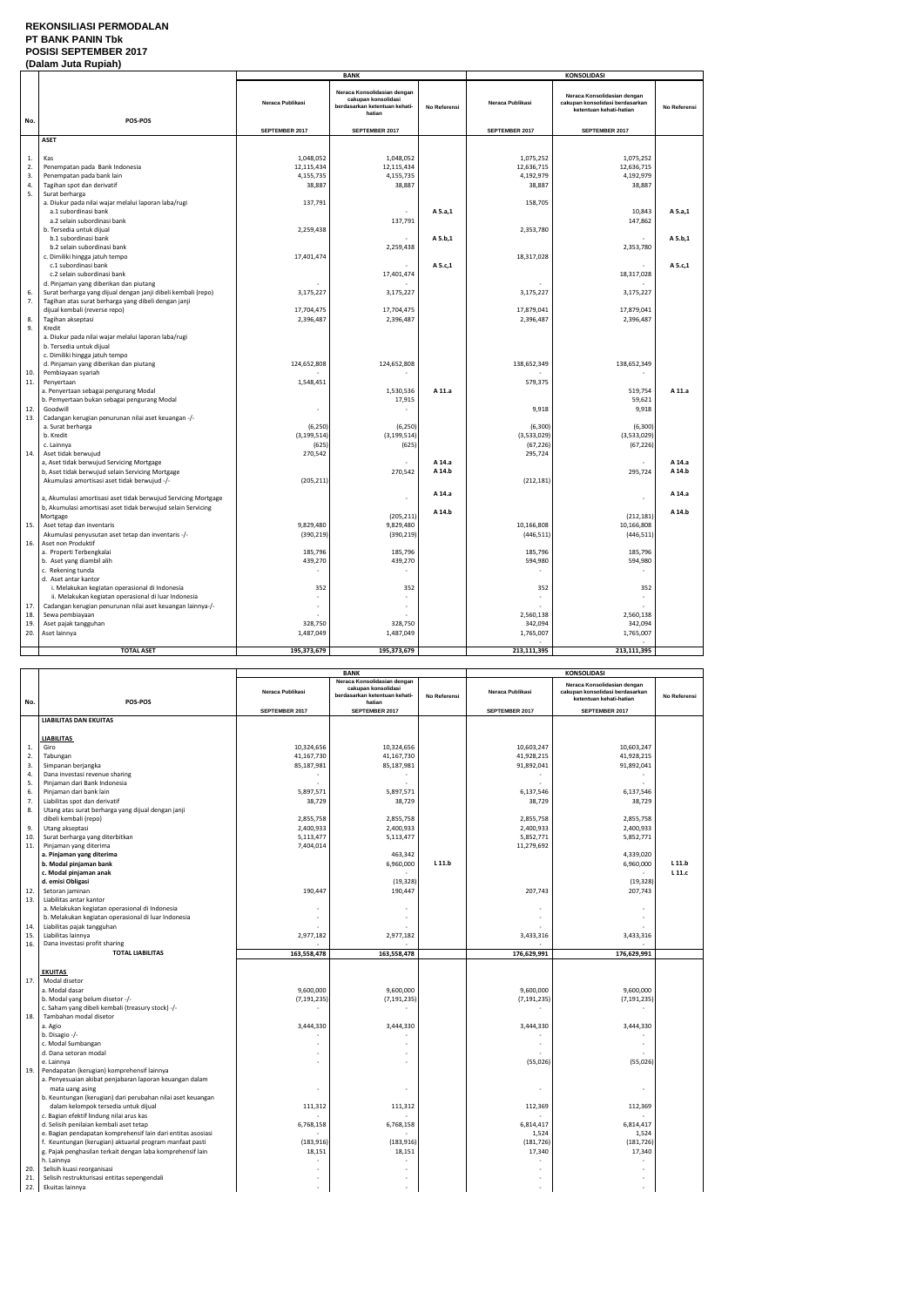### **REKONSILIASI PERMODALAN PT BANK PANIN Tbk POSISI SEPTEMBER 2017 (Dalam Juta Rupiah)**

|      | palam vula Ruplan                      |                       |                                                                                               |                     |                       |                                                                                           |              |  |
|------|----------------------------------------|-----------------------|-----------------------------------------------------------------------------------------------|---------------------|-----------------------|-------------------------------------------------------------------------------------------|--------------|--|
|      |                                        |                       | <b>BANK</b>                                                                                   |                     |                       | <b>KONSOLIDASI</b>                                                                        |              |  |
| No.  | POS-POS                                | Neraca Publikasi      | Neraca Konsolidasian dengan<br>cakupan konsolidasi<br>berdasarkan ketentuan kehati-<br>hatian | <b>No Referensi</b> | Neraca Publikasi      | Neraca Konsolidasian dengan<br>cakupan konsolidasi berdasarkan<br>ketentuan kehati-hatian | No Referensi |  |
|      |                                        | <b>SEPTEMBER 2017</b> | <b>SEPTEMBER 2017</b>                                                                         |                     | <b>SEPTEMBER 2017</b> | <b>SEPTEMBER 2017</b>                                                                     |              |  |
| 23.  | Cadangan                               |                       |                                                                                               |                     |                       |                                                                                           |              |  |
|      | a. Cadangan umum                       | 17,106,501            | 17,106,501                                                                                    |                     | 17,443,467            | 17,443,467                                                                                |              |  |
|      | b. Cadangan tujuan                     | 140,000               | 140,000                                                                                       |                     | 140,000               | 140,000                                                                                   |              |  |
| 24.  | Laba rugi                              |                       |                                                                                               |                     |                       |                                                                                           |              |  |
|      | a. Tahun-tahun lalu                    |                       |                                                                                               |                     | 1,448,220             | 1,448,220                                                                                 |              |  |
|      | b. Tahun berjalan                      | 2,001,900             | 2,001,900                                                                                     |                     | 2,097,550             | 2,097,550                                                                                 |              |  |
|      | TOTAL EKUITAS YANG DAPAT DIATRIBUSIKAN |                       |                                                                                               |                     |                       |                                                                                           |              |  |
|      | <b>KEPADA PEMILIK</b>                  | 31,815,201            | 31,815,201                                                                                    |                     | 33,691,230            | 33,691,230                                                                                |              |  |
|      |                                        |                       |                                                                                               |                     |                       |                                                                                           |              |  |
| 25.1 | Kepentingan non pengendali             |                       |                                                                                               |                     | 2,790,174             |                                                                                           |              |  |
|      | a. Kepentingan non pengendali Bank     |                       |                                                                                               |                     |                       | 641,458                                                                                   | L.25.a       |  |
|      | a. Kepentingan non pengendali non Bank |                       |                                                                                               |                     |                       | 2,148,716                                                                                 |              |  |
|      | <b>TOTAL EKUITAS</b>                   | 31,815,201            | 31,815,201                                                                                    |                     | 36,481,404            | 36,481,404                                                                                |              |  |
|      |                                        |                       |                                                                                               |                     |                       |                                                                                           |              |  |
|      | TOTAL LIABILITAS DAN EKUITAS           | 195,373,679           | 195,373,679                                                                                   |                     | 213,111,395           | 213,111,395                                                                               |              |  |

|     |                                                                                                                                                                                                                                                                                                                                                                                                                                                                                                                                                    |                                                                                                                                     | <b>BANK</b>                                                                                                                                                |              | <b>KONSOLIDASI</b>                                                                                                                 |                                                                                                                          |              |
|-----|----------------------------------------------------------------------------------------------------------------------------------------------------------------------------------------------------------------------------------------------------------------------------------------------------------------------------------------------------------------------------------------------------------------------------------------------------------------------------------------------------------------------------------------------------|-------------------------------------------------------------------------------------------------------------------------------------|------------------------------------------------------------------------------------------------------------------------------------------------------------|--------------|------------------------------------------------------------------------------------------------------------------------------------|--------------------------------------------------------------------------------------------------------------------------|--------------|
| No. | POS-POS                                                                                                                                                                                                                                                                                                                                                                                                                                                                                                                                            | Neraca Publikasi                                                                                                                    | Neraca Konsolidasian dengan<br>cakupan konsolidasi<br>berdasarkan ketentuan kehati-<br>hatian                                                              | No Referensi | Neraca Publikasi                                                                                                                   | Neraca Konsolidasian dengan<br>cakupan konsolidasi berdasarkan<br>ketentuan kehati-hatian                                | No Referensi |
|     |                                                                                                                                                                                                                                                                                                                                                                                                                                                                                                                                                    | <b>SEPTEMBER 2017</b>                                                                                                               | <b>SEPTEMBER 2017</b>                                                                                                                                      |              | <b>SEPTEMBER 2017</b>                                                                                                              | <b>SEPTEMBER 2017</b>                                                                                                    |              |
| Τ.  | <b>TAGIHAN KOMITMEN</b>                                                                                                                                                                                                                                                                                                                                                                                                                                                                                                                            |                                                                                                                                     |                                                                                                                                                            |              |                                                                                                                                    |                                                                                                                          |              |
|     | 1. Fasilitas Pinjaman yang belum ditarik<br>a. Rupiah<br>b. Valuta asing<br>Posisi pembelian spot dan derivatif yang masih berjalan<br>2.<br>3. Lainnya                                                                                                                                                                                                                                                                                                                                                                                            | 11,944,781                                                                                                                          | ÷,<br>11,944,781<br>$\sim$                                                                                                                                 |              | 11,944,781                                                                                                                         | 11,944,781                                                                                                               |              |
| П.  | <b>KEWAJIBAN KOMITMEN</b>                                                                                                                                                                                                                                                                                                                                                                                                                                                                                                                          |                                                                                                                                     |                                                                                                                                                            |              |                                                                                                                                    |                                                                                                                          |              |
|     | 1. Fasilitas Kredit Kepada Nasabah yang Belum Ditarik<br>a. BUMN<br>i. committed<br>- Rupiah<br>- Valuta asing<br>ii. Uncommitted<br>- Rupiah<br>- Valuta asing<br>b. Lainnya<br>i. committed<br>ii. Uncommitted<br>2. Fasilitas kredit kepada bank lain yang belum ditarik<br>a. committed<br>i. Rupiah<br>ii. Valuta asing<br>b. uncommitted<br>i. Rupiah<br>ii. Valuta asing<br>3. Irrevocable L/C yang masih berjalan<br>a. L/C luar negeri<br>b. L/C dalam negeri<br>4. Posisi penjualan spot dan derivatif yang masih berjalan<br>5. Lainnya | 817,999<br>$\mathbf{1}$<br>250,001<br>4,041,449<br>27,926,401<br>6,934,322<br>47,392<br>٠<br>÷,<br>444,549<br>520,522<br>11,941,463 | 817,999<br>-1<br>250,001<br>4,041,449<br>27,926,401<br>6,934,322<br>47,392<br>$\overline{\phantom{a}}$<br>ä,<br>444,549<br>520,522<br>11,941,463<br>$\sim$ |              | 817,999<br>$\mathbf{1}$<br>250,001<br>4,041,449<br>27,694,556<br>7,287,082<br>47,392<br>93,431<br>444,549<br>520,522<br>11,941,463 | 817,999<br>-1<br>250,001<br>4,041,449<br>27,694,556<br>7,287,082<br>47,392<br>93,431<br>444,549<br>520,522<br>11,941,463 |              |
|     |                                                                                                                                                                                                                                                                                                                                                                                                                                                                                                                                                    |                                                                                                                                     |                                                                                                                                                            |              |                                                                                                                                    |                                                                                                                          |              |
| ш.  | <b>TAGIHAN KONTINJENSI</b>                                                                                                                                                                                                                                                                                                                                                                                                                                                                                                                         |                                                                                                                                     |                                                                                                                                                            |              |                                                                                                                                    |                                                                                                                          |              |
|     | 1. Garansi yang diterima<br>a. Rupiah<br>b. Valuta Asing<br>2. Pendapatan Bunga dalam Penyelesaian<br>a. Bunga kredit yang diberikan<br>b. Bunga lainnya<br>3. Lainnya                                                                                                                                                                                                                                                                                                                                                                             | ٠<br>ä,<br>681,722<br>ä,                                                                                                            | $\sim$<br>$\bar{a}$<br>681,722<br>$\overline{a}$<br>$\bar{a}$                                                                                              |              | 682,060                                                                                                                            | $\overline{\phantom{a}}$<br>L.<br>682,060<br>$\overline{a}$<br>ä,                                                        |              |
| IV. | <b>KEWAJIBAN KONTINJENSI</b>                                                                                                                                                                                                                                                                                                                                                                                                                                                                                                                       |                                                                                                                                     |                                                                                                                                                            |              |                                                                                                                                    |                                                                                                                          |              |
|     | 1. Garansi yang Diterima<br>a. Rupiah<br>b. Valuta Asing<br>2. Lainnya                                                                                                                                                                                                                                                                                                                                                                                                                                                                             | 748,010<br>105,430<br>570,251                                                                                                       | 748,010<br>105,430<br>570,251                                                                                                                              |              | 781,168<br>105,430<br>570,251                                                                                                      | 781,168<br>105,430<br>570,251                                                                                            |              |

|     |                                                                | <b>BANK</b>             |                                                                                               |              | <b>KONSOLIDASI</b>    |                                                                                           |              |
|-----|----------------------------------------------------------------|-------------------------|-----------------------------------------------------------------------------------------------|--------------|-----------------------|-------------------------------------------------------------------------------------------|--------------|
| No. | POS-POS                                                        | <b>Neraca Publikasi</b> | Neraca Konsolidasian dengan<br>cakupan konsolidasi<br>berdasarkan ketentuan kehati-<br>hatian | No Referensi | Neraca Publikasi      | Neraca Konsolidasian dengan<br>cakupan konsolidasi berdasarkan<br>ketentuan kehati-hatian | No Referensi |
|     |                                                                | SEPTEMBER 2017          | <b>SEPTEMBER 2017</b>                                                                         |              | <b>SEPTEMBER 2017</b> | <b>SEPTEMBER 2017</b>                                                                     |              |
|     | PENDAPATAN DAN BEBAN OPERASIONAL                               |                         |                                                                                               |              |                       |                                                                                           |              |
|     | A. Pendapatan dan Beban Bunga                                  |                         |                                                                                               |              |                       |                                                                                           |              |
| 1.  | Pendapatan Bunga                                               |                         |                                                                                               |              |                       |                                                                                           |              |
|     | a. Rupiah                                                      | 11,072,251              | 11,072,251                                                                                    |              | 12,623,207            | 12,623,207                                                                                |              |
|     | b. Valuta Asing                                                | 449,278                 | 449,278                                                                                       |              | 451,982               | 451,982                                                                                   |              |
| 2.  | <b>Beban Bunga</b>                                             |                         |                                                                                               |              |                       |                                                                                           |              |
|     | a. Rupiah                                                      | 5,884,025               | 5,884,025                                                                                     |              | 6,592,214             | 6,592,214                                                                                 |              |
|     | b. Valuta Asing                                                | 56,351                  | 56,351                                                                                        |              | 56,351                | 56,351                                                                                    |              |
|     | Pendapatan (Beban) Bunga Bersih                                | 5,581,153               | 5,581,153                                                                                     |              | 6,426,624             | 6,426,624                                                                                 |              |
|     |                                                                |                         |                                                                                               |              |                       |                                                                                           |              |
|     | B. Pendapatan dan Beban Operasional selain Bunga               |                         |                                                                                               |              |                       |                                                                                           |              |
| 1.  | Pendapatan Operasional selain bunga                            | 1,067,381               | 1,067,381                                                                                     |              | 1,306,677             | 1,306,677                                                                                 |              |
|     | a. Peningkatan nilai wajar aset keuangan (mark to market)      |                         |                                                                                               |              |                       |                                                                                           |              |
|     | i. Surat berharga                                              | 35,182                  | 35,182                                                                                        |              | 35,182                | 35,182                                                                                    |              |
|     | ii. Kredit                                                     |                         |                                                                                               |              |                       | ÷                                                                                         |              |
|     | iii. Spot dan derivatif                                        | 11,975                  | 11,975                                                                                        |              | 11,975                | 11,975                                                                                    |              |
|     | iv. Aset keuangan lainnya                                      |                         |                                                                                               |              |                       |                                                                                           |              |
|     |                                                                |                         |                                                                                               |              |                       |                                                                                           |              |
|     | b. Penurunan nilai wajar kewajiban keuangan (mark to market)   |                         | $\overline{\phantom{a}}$                                                                      |              |                       | ÷                                                                                         |              |
|     | c. Keuntungan penjualan aset keuangan                          |                         |                                                                                               |              |                       |                                                                                           |              |
|     | i. Surat berharga                                              | 114,609                 | 114,609                                                                                       |              | 114,609               | 114,609                                                                                   |              |
|     | ii. Kredit                                                     |                         |                                                                                               |              |                       | ÷                                                                                         |              |
|     | iii. Aset keuangan lainnya                                     |                         |                                                                                               |              |                       |                                                                                           |              |
|     | d. Keuntungan transaksi spot dan derivatif (realised)          | 36,123                  | 36,123                                                                                        |              | 36,123                | 36,123                                                                                    |              |
|     | e. Keuntungan dari penyertaan dengan equity method             |                         | $\mathbf{r}$                                                                                  |              | 40,423                | 40,423                                                                                    |              |
|     | f. Dividen                                                     | 40,759                  | 40,759                                                                                        |              | 3,175                 | 3,175                                                                                     |              |
|     | g. Komisi/provisi/fee dan administrasi                         | 370,811                 | 370,811                                                                                       |              | 514,927               | 514,927                                                                                   |              |
|     | h. Pemulihan atas cadangan kerugian penurunan nilai            | 47,711                  | 47,711                                                                                        |              | 63,523                | 63,523                                                                                    |              |
|     | i. Pendapatan lainnya                                          | 410,211                 | 410,211                                                                                       |              | 486,740               | 486,740                                                                                   |              |
|     |                                                                |                         |                                                                                               |              |                       |                                                                                           |              |
| 2.  | Beban Operasional selain Bunga                                 | 4,035,926               | 4,035,926                                                                                     |              | 4,913,747             | 4,913,747                                                                                 |              |
|     | a. Penurunan nilai wajar aset keuangan (mark to market)        |                         |                                                                                               |              |                       |                                                                                           |              |
|     | i. Surat berharga                                              | 1,184                   | 1,184                                                                                         |              | 1,725                 | 1,725                                                                                     |              |
|     | ii. Kredit                                                     |                         | $\overline{a}$                                                                                |              |                       | $\sim$                                                                                    |              |
|     | iii. Spot dan derivatif                                        | 739                     | 739                                                                                           |              | 739                   | 739                                                                                       |              |
|     | iv. Aset keuangan lainnya                                      |                         | $\omega$                                                                                      |              |                       | ä,                                                                                        |              |
|     | b. Peningkatan nilai wajar kewajiban keuangan (mark to market) | ٠.                      | $\bar{a}$                                                                                     |              |                       | $\sim$                                                                                    |              |
|     | c. Kerugian penjualan aset keuangan                            |                         |                                                                                               |              |                       |                                                                                           |              |
|     | i. Surat berharga                                              | 315                     | 315                                                                                           |              | 382                   | 382                                                                                       |              |
|     | ii. Kredit                                                     |                         | $\overline{a}$                                                                                |              |                       |                                                                                           |              |
|     | iii. Aset Keuangan Lainnya                                     |                         |                                                                                               |              |                       |                                                                                           |              |
|     | d. Kerugian transaksi spot dan derivatif (realised)            | 16,231                  | 16,231                                                                                        |              | 16,231                | 16,231                                                                                    |              |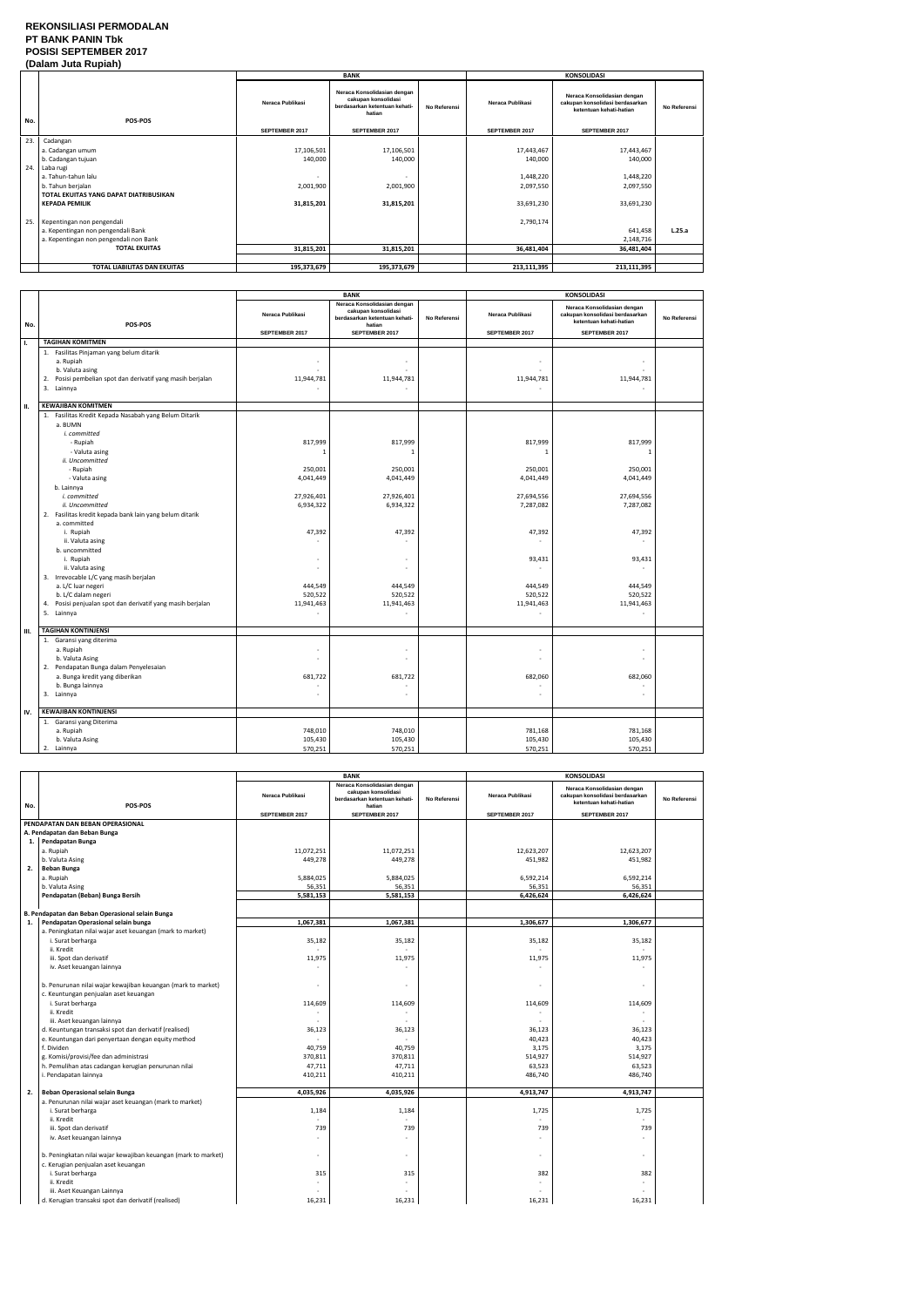### **REKONSILIASI PERMODALAN PT BANK PANIN Tbk POSISI SEPTEMBER 2017**

| (Dalam Juta Rupiah) |                                                                                                                   |                          |                                                                                               |              |                          |                                                                                           |              |
|---------------------|-------------------------------------------------------------------------------------------------------------------|--------------------------|-----------------------------------------------------------------------------------------------|--------------|--------------------------|-------------------------------------------------------------------------------------------|--------------|
|                     |                                                                                                                   |                          | <b>BANK</b>                                                                                   |              |                          | <b>KONSOLIDASI</b>                                                                        |              |
| No.                 | POS-POS                                                                                                           | Neraca Publikasi         | Neraca Konsolidasian dengan<br>cakupan konsolidasi<br>berdasarkan ketentuan kehati-<br>hatian | No Referensi | Neraca Publikasi         | Neraca Konsolidasian dengan<br>cakupan konsolidasi berdasarkan<br>ketentuan kehati-hatian | No Referensi |
|                     |                                                                                                                   | SEPTEMBER 2017           | SEPTEMBER 2017                                                                                |              | SEPTEMBER 2017           | SEPTEMBER 2017                                                                            |              |
|                     | e. Kerugian penurunan nilai aset keuangan (impairment)                                                            |                          |                                                                                               |              |                          |                                                                                           |              |
|                     | i. Surat berharga                                                                                                 |                          |                                                                                               |              |                          |                                                                                           |              |
|                     | ii. Kredit                                                                                                        | 1,019,265                | 1,019,265                                                                                     |              | 1,327,923                | 1,327,923                                                                                 |              |
|                     | iii. Pembiayaan syariah                                                                                           |                          |                                                                                               |              |                          |                                                                                           |              |
|                     | iv. Aset keuangan lainnya                                                                                         |                          |                                                                                               |              | 56,660                   | 56,660                                                                                    |              |
|                     | f. kerugian terkait risiko operasional<br>g. Kerugian dari penyertaan dengan equity method                        | 137                      | 137                                                                                           |              | 137                      | 137                                                                                       |              |
|                     | h. Komisi, provisi/fee dan administratif                                                                          | 7,629                    | 7,629                                                                                         |              | 7,629                    | 7,629                                                                                     |              |
|                     | i. Kerugian penurunan nilai aset lainnya (non keuangan)                                                           | 10,663                   | 10,663                                                                                        |              | 11,547                   | 11,547                                                                                    |              |
|                     | j. Beban tenaga kerja                                                                                             | 1,196,720                | 1,196,720                                                                                     |              | 1,470,973                | 1,470,973                                                                                 |              |
|                     | k. Beban promosi                                                                                                  | 35,688                   | 35,688                                                                                        |              | 53,856                   | 53,856                                                                                    |              |
|                     | I. Beban lainnya                                                                                                  | 1,747,355                | 1,747,355                                                                                     |              | 1,965,945                | 1,965,945                                                                                 |              |
|                     | Pendapatan (Beban) Operasional selain Bunga Bersih<br>LABA (RUGI) OPERASIONAL                                     | (2,968,545)<br>2,612,608 | (2,968,545)<br>2,612,608                                                                      |              | (3,607,070)<br>2,819,554 | (3,607,070)<br>2,819,554                                                                  |              |
|                     |                                                                                                                   |                          |                                                                                               |              |                          |                                                                                           |              |
|                     | PENDAPATAN DAN BEBAN NON OPERASIONAL                                                                              |                          |                                                                                               |              |                          |                                                                                           |              |
| 1.                  | Keuntungan (kerugian) penjualan aset tetap dan inventaris                                                         | 88                       | 88                                                                                            |              | (445)                    | (445)                                                                                     |              |
| 2.                  | Keuntungan (kerugian) penjabaran transaksi valuta asing                                                           | 8,581                    | 8,581                                                                                         |              | 8,709                    | 8,709                                                                                     |              |
| 3.                  | Pendapatan (beban) non operasional lainnya                                                                        | 13,468                   | 13,468                                                                                        |              | 59,135                   | 59,135                                                                                    |              |
|                     | LABA (RUGI) NON OPERASIONAL                                                                                       | 22,137                   | 22,137                                                                                        |              | 67,399                   | 67,399                                                                                    |              |
|                     |                                                                                                                   |                          |                                                                                               |              |                          |                                                                                           |              |
|                     | LABA (RUGI) TAHUN BERJALAN SEBELUM PAJAK                                                                          | 2,634,745                | 2,634,745                                                                                     |              | 2,886,953                | 2,886,953                                                                                 |              |
|                     |                                                                                                                   |                          |                                                                                               |              |                          |                                                                                           |              |
|                     | Pajak penghasilan                                                                                                 |                          |                                                                                               |              |                          |                                                                                           |              |
|                     | a. Taksiran pajak tahun berjalan<br>b. Pendapatan (beban) pajak tangguhan                                         | (636, 175)<br>3,330      | (636, 175)<br>3,330                                                                           |              | (708, 711)<br>8,345      | (708, 711)<br>8,345                                                                       |              |
|                     |                                                                                                                   |                          |                                                                                               |              |                          |                                                                                           |              |
|                     | LABA (RUGI) TAHUN BERJALAN SETELAH PAJAK BERSIH                                                                   | 2,001,900                | 2,001,900                                                                                     |              | 2,186,587                | 2,186,587                                                                                 |              |
|                     |                                                                                                                   |                          |                                                                                               |              |                          |                                                                                           |              |
|                     | PENGHASILAN KOMPREHENSIF LAIN                                                                                     |                          |                                                                                               |              |                          |                                                                                           |              |
|                     | 1. Pos-pos yang tidak akan direklasifikasi ke laba rugi                                                           |                          |                                                                                               |              |                          |                                                                                           |              |
|                     | a. Keuntungan revaluasi aset tetap                                                                                | (24, 629)                | (24, 629)                                                                                     |              | (24, 678)                | (24, 678)                                                                                 |              |
|                     | b. Keuntungan (kerugian) aktuarial program manfaat pasti                                                          |                          |                                                                                               |              |                          |                                                                                           |              |
|                     | c. Bagian pendapatan komprehensif lain dari entitas asosiasi                                                      |                          |                                                                                               |              | (1,029)                  | (1,029)                                                                                   |              |
|                     | d. Lainnya                                                                                                        | $\overline{\phantom{a}}$ | $\overline{\phantom{a}}$                                                                      |              |                          |                                                                                           |              |
|                     | e. Pajak penghasilan terkait pos-pos yang tidak akan                                                              |                          |                                                                                               |              |                          |                                                                                           |              |
|                     | direklasifikasi ke laba rugi                                                                                      | $\sim$                   |                                                                                               |              |                          |                                                                                           |              |
|                     | 2. Pos-pos yang akan direklasifikasi ke laba rugi<br>a. Penyesuaian akibat penjabaran laporan keuangan dalam mata |                          |                                                                                               |              |                          |                                                                                           |              |
|                     | uang asing                                                                                                        |                          |                                                                                               |              |                          |                                                                                           |              |
|                     | b. Keuntungan (kerugian) dari perubahan nilai aset keuangan                                                       |                          |                                                                                               |              |                          |                                                                                           |              |
|                     | dalam kelompok tersedia untuk dijual                                                                              | 7,808                    | 7,808                                                                                         |              | 9,895                    | 9,895                                                                                     |              |
|                     | c. Bagian efektif lindung nilai arus kas                                                                          |                          |                                                                                               |              |                          |                                                                                           |              |
|                     | d. Lainnya                                                                                                        |                          |                                                                                               |              |                          |                                                                                           |              |
|                     | e. Pajak penghasilan terkait pos-pos yang akan direklasifikasi ke<br>laba rugi                                    | (1,952)                  | (1,952)                                                                                       |              | (2, 473)                 | (2, 473)                                                                                  |              |
|                     | PENGHASILAN KOMPREHENSIF LAIN TAHUN BERJALAN - NET                                                                |                          |                                                                                               |              |                          |                                                                                           |              |
|                     | PAJAK PENGHASILAN TERKAIT                                                                                         | (18, 773)                | (18, 773)                                                                                     |              | (18, 285)                | (18, 285)                                                                                 |              |
|                     |                                                                                                                   |                          |                                                                                               |              |                          |                                                                                           |              |
|                     | TOTAL LABA KOMPREHENSIF TAHUN BERJALAN                                                                            | 1,983,127                | 1,983,127                                                                                     |              | 2,168,302                | 2,168,302                                                                                 |              |
|                     | Laba yang dapat diatribusikan kepada:                                                                             |                          |                                                                                               |              |                          |                                                                                           |              |
|                     | PEMILIK                                                                                                           | 2,001,900                | 2,001,900                                                                                     |              | 2,097,550                | 2,097,550                                                                                 |              |
|                     | KEPENTINGAN NON PENGENDALI                                                                                        |                          |                                                                                               |              | 89,037                   | 89,037                                                                                    |              |
|                     | TOTAL LABA TAHUN BERJALAN                                                                                         | 2,001,900                | 2,001,900                                                                                     |              | 2,186,587                | 2,186,587                                                                                 |              |
|                     |                                                                                                                   |                          |                                                                                               |              |                          |                                                                                           |              |
|                     |                                                                                                                   |                          |                                                                                               |              |                          |                                                                                           |              |
|                     | Total Penghasilan Komprehensif yang dapat diatribusikan kepada:<br>PEMILIK                                        | 1,983,127                |                                                                                               |              |                          |                                                                                           |              |
|                     | <b>KEPENTINGAN NON PENGENDALI</b>                                                                                 |                          | 1,983,127                                                                                     |              | 2,080,050<br>88,252      | 2,080,050<br>88,252                                                                       |              |
|                     | TOTAL PENGHASILAN KOMPREHENSIF TAHUN BERJALAN                                                                     | 1,983,127                | 1,983,127                                                                                     |              | 2,168,302                | 2,168,302                                                                                 |              |
|                     |                                                                                                                   |                          |                                                                                               |              |                          |                                                                                           |              |
|                     | TRANSFER LABA (RUGI) KE KANTOR PUSAT                                                                              |                          |                                                                                               |              |                          |                                                                                           |              |
|                     |                                                                                                                   |                          |                                                                                               |              |                          |                                                                                           |              |
|                     | <b>DIVIDEN</b>                                                                                                    | $\overline{\phantom{a}}$ | $\overline{\phantom{a}}$                                                                      |              | $\overline{\phantom{a}}$ | $\sim$                                                                                    |              |
|                     | <b>LABA BERSIH PER SAHAM</b>                                                                                      | 83.11                    | 83.11                                                                                         |              | 87.08                    | 87.08                                                                                     |              |
|                     |                                                                                                                   |                          |                                                                                               |              |                          |                                                                                           |              |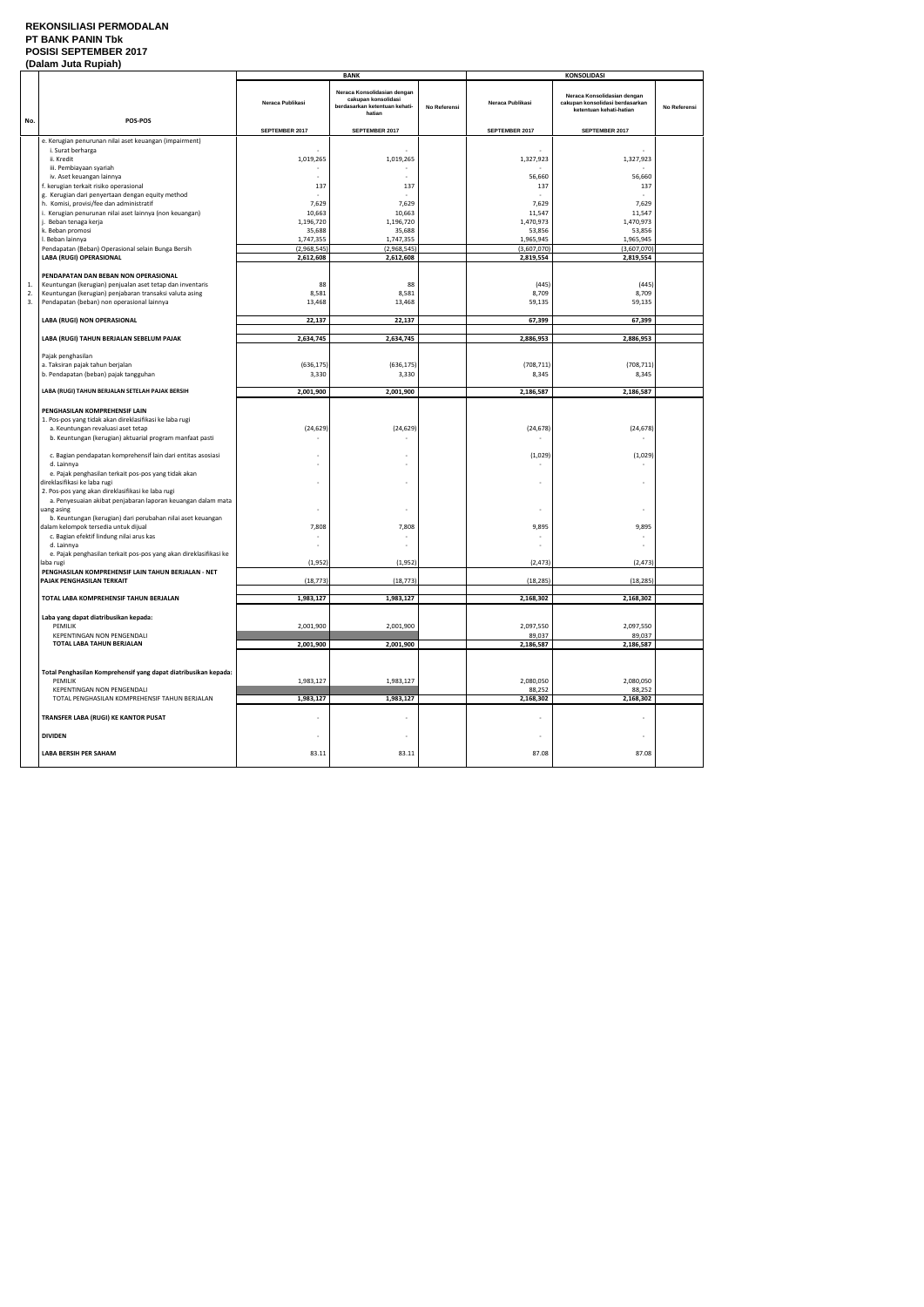|                 | Saham                                                                                |                               |
|-----------------|--------------------------------------------------------------------------------------|-------------------------------|
| No              | Pertanyaan                                                                           | Jawaban                       |
| 1               | Penerbit                                                                             | PT Bank Panin Tbk.            |
| 2               | Nomor identifikasi                                                                   | 1 sd 24.087.645.998           |
| 3               | Hukum yang digunakan                                                                 | Hukum Indonesia               |
|                 | Perlakuan instrumen berdasarkan ketentuan KPMM                                       |                               |
| 4               | Pada saat masa transisi                                                              | N/A                           |
| 5               | Setelah masa transisi                                                                | CET <sub>1</sub>              |
| 6               | Apakah instrumen eligible untuk Solo/Group atau Group dan Solo                       | Grup, Solo                    |
| 7               | Jenis instrumen                                                                      | Saham Biasa                   |
| 8               | Jumlah yang diakui dalam perhitungan KPMM                                            | 2,408,765                     |
| 9               | Nilai Par dari instrumen                                                             | 2,408,765                     |
| 10              | Klasifikasi akuntansi                                                                | Ekuitas                       |
| 11              | Tanggal penerbitan                                                                   | 29/12/1982                    |
| 12              | Tidak ada jatuh tempo (perpetual) atau dengan jatuh tempo                            | Perpetual                     |
| 13              | Tanggal jatuh tempo                                                                  | Tidak ada tanggal jatuh tempo |
| $\overline{14}$ | Eksekusi Call Option atas persetujuan pengawas Bank                                  | Tidak                         |
| $\overline{15}$ | Tanggal call option, jumlah penarikan dan persyaratan call option lainnya (bila ada) | N/A                           |
| 16              | Subsequent call option                                                               | N/A                           |
|                 | Kupon/deviden                                                                        |                               |
| 17              | Fixed atau floating                                                                  | Floating                      |
| $\overline{18}$ | Tingkat dari kupon rate atau index lain yang menjadi acuan                           | N/A                           |
| 19              | Ada atau tidaknya dividend stopper                                                   | <b>Tidak</b>                  |
| 20              | Fully discretionary; partial or mandatory                                            | <b>FD</b>                     |
| 21              | Apakah terdapat fitur step up atau insentif lain                                     | Tidak                         |
| 22              | Noncumulative atau cumulative                                                        | Noncumulative                 |
| 23              | Convertible atau non-convertible                                                     | Non Convertible               |
| $\overline{24}$ | Jika convertible, sebutkan trigger point-nya                                         | N/A                           |
| 25              | Jika convertible, apakah seluruh atau sebagian                                       | N/A                           |
| 26              | Jika dikonversi, bagaimana rate konversinya                                          | N/A                           |
| 27              | Jika dikonversi, apakah mandatory atau optional                                      | N/A                           |
| $\overline{28}$ | Jika dikonversi, sebutkan jenis instrumen konversinya                                | N/A                           |
| 29              | Jika dikonversi, sebutkan issuer of instrument it converts into                      | N/A                           |
| 30              | Fitur Write-down                                                                     | Tidak                         |
| 31              | Jika terjadi write-down, sebutkan trigger-nya                                        | N/A                           |
| $\overline{32}$ | Jika terjadi write-down, apakah penuh atau sebagian                                  | N/A                           |
| 33              | Jika terjadi write-down, permanent atau temporer                                     | N/A                           |
| 34              | Jika terjadi write down temporer, jelaskan mekanisme write-up                        | N/A                           |
| 35              | Hierarki instrumen pada saat likuidasi                                               | Urutan terakhir (Junior)      |
| 36              | Apakah terdapat fitur yang non-complaint                                             | Tidak                         |
| $\overline{37}$ | Jika Ya, jelaskan fitur yang non-complaint                                           | N/A                           |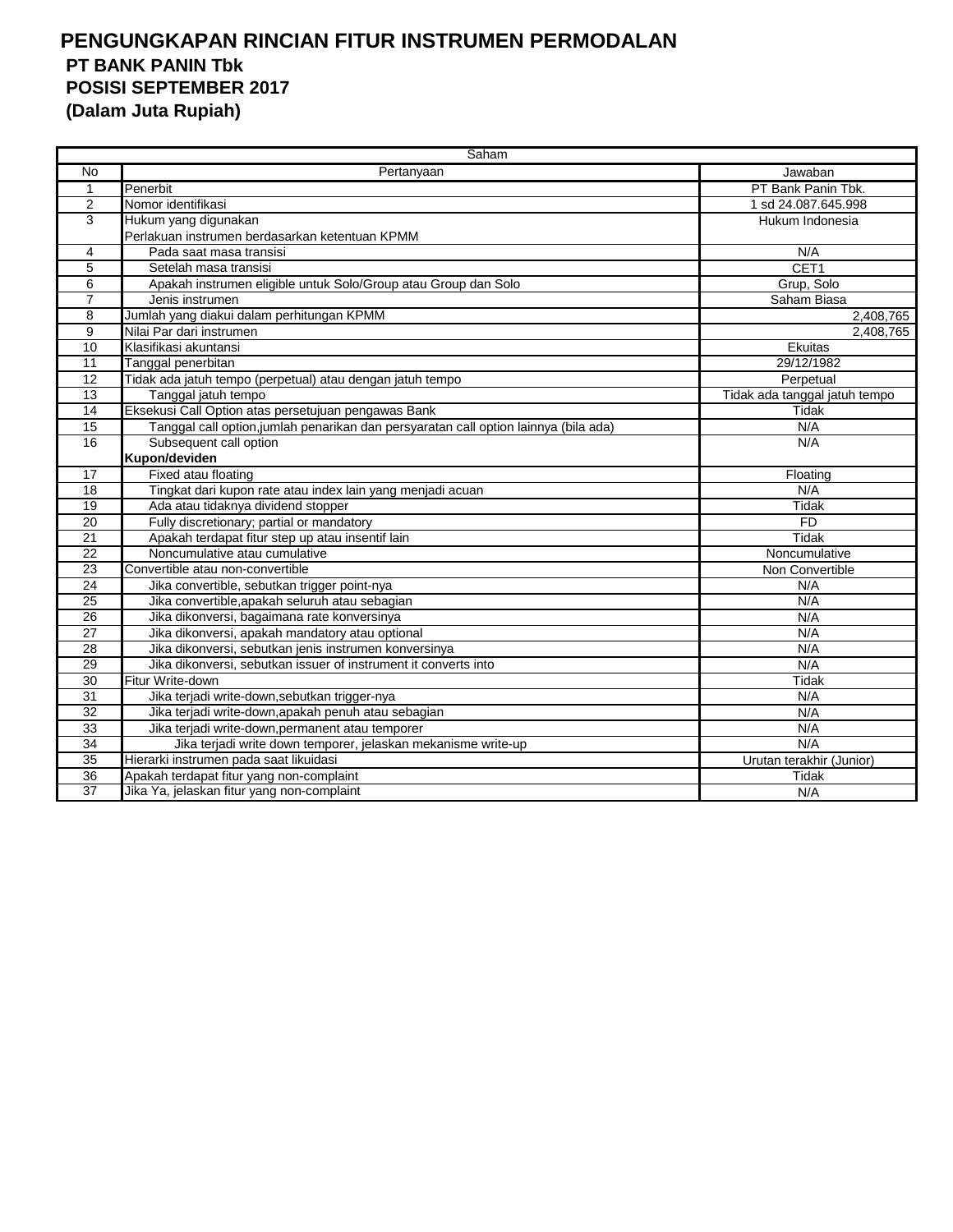|                 | Obligasi Subordinasi III                                                             |                            |
|-----------------|--------------------------------------------------------------------------------------|----------------------------|
| No              | Pertanyaan                                                                           | Jawaban                    |
| $\mathbf{1}$    | Penerbit                                                                             | PT Bank Panin Tbk.         |
| $\overline{2}$  | Nomor identifikasi                                                                   | IDA000046106               |
| 3               | Hukum yang digunakan                                                                 | Hukum Indonesia            |
|                 | Perlakuan instrumen berdasarkan ketentuan KPMM                                       |                            |
| 4               | Pada saat masa transisi                                                              | N/A                        |
| $\overline{5}$  | Setelah masa transisi                                                                | $\overline{12}$            |
| 6               | Apakah instrumen eligible untuk Solo/Group atau Group dan Solo                       | Group, Solo                |
| $\overline{7}$  | Jenis instrumen                                                                      | Surat berharga subordinasi |
| 8               | Jumlah yang diakui dalam perhitungan KPMM                                            | 82,000                     |
| 9               | Nilai Par dari instrumen                                                             | 2,460,000                  |
| 10              | Klasifikasi akuntansi                                                                | Ekuitas                    |
| 11              | Tanggal penerbitan                                                                   | 9/11/2010                  |
| 12              | Tidak ada jatuh tempo (perpetual) atau dengan jatuh tempo                            | Dengan Jatuh Tempo         |
| 13              | Tanggal jatuh tempo                                                                  | 9/11/2017                  |
| $\overline{14}$ | Eksekusi Call Option atas persetujuan pengawas Bank                                  | <b>Tidak</b>               |
| 15              | Tanggal call option, jumlah penarikan dan persyaratan call option lainnya (bila ada) | N/A                        |
| 16              | Subsequent call option                                                               | N/A                        |
|                 | Kupon/deviden                                                                        |                            |
| 17              | Fixed atau floating                                                                  | Fixed                      |
| 18              | Tingkat dari kupon rate atau index lain yang menjadi acuan                           | 10,50 %                    |
| 19              | Ada atau tidaknya dividend stopper                                                   | <b>Tidak</b>               |
| $\overline{20}$ | Fully discretionary; partial or mandatory                                            | Mandatory                  |
| 21              | Apakah terdapat fitur step up atau insentif lain                                     | Tidak                      |
| $\overline{22}$ | Noncumulative atau cumulative                                                        | Cumulative                 |
| 23              | Convertible atau non-convertible                                                     | Non-convertible            |
| 24              | Jika convertible, sebutkan trigger point-nya                                         | N/A                        |
| 25              | Jika convertible, apakah seluruh atau sebagian                                       | N/A                        |
| 26              | Jika dikonversi, bagaimana rate konversinya                                          | N/A                        |
| 27              | Jika dikonversi, apakah mandatory atau optional                                      | N/A                        |
| 28              | Jika dikonversi, sebutkan jenis instrumen konversinya                                | N/A                        |
| 29              | Jika dikonversi, sebutkan issuer of instrument it converts into                      | N/A                        |
| $\overline{30}$ | Fitur Write-down                                                                     | <b>Tidak</b>               |
| 31              | Jika terjadi write-down, sebutkan trigger-nya                                        | N/A                        |
| $\overline{32}$ | Jika terjadi write-down, apakah penuh atau sebagian                                  | N/A                        |
| 33              | Jika terjadi write-down, permanent atau temporer                                     | N/A                        |
| 34              | Jika terjadi write down temporer, jelaskan mekanisme write-up                        | N/A                        |
| $\overline{35}$ | Hierarki instrumen pada saat likuidasi                                               | Junior/Subordinasi         |
| $\overline{36}$ | Apakah terdapat fitur yang non-complaint                                             | Tidak                      |
| 37              | Jika Ya, jelaskan fitur yang non-complaint                                           | N/A                        |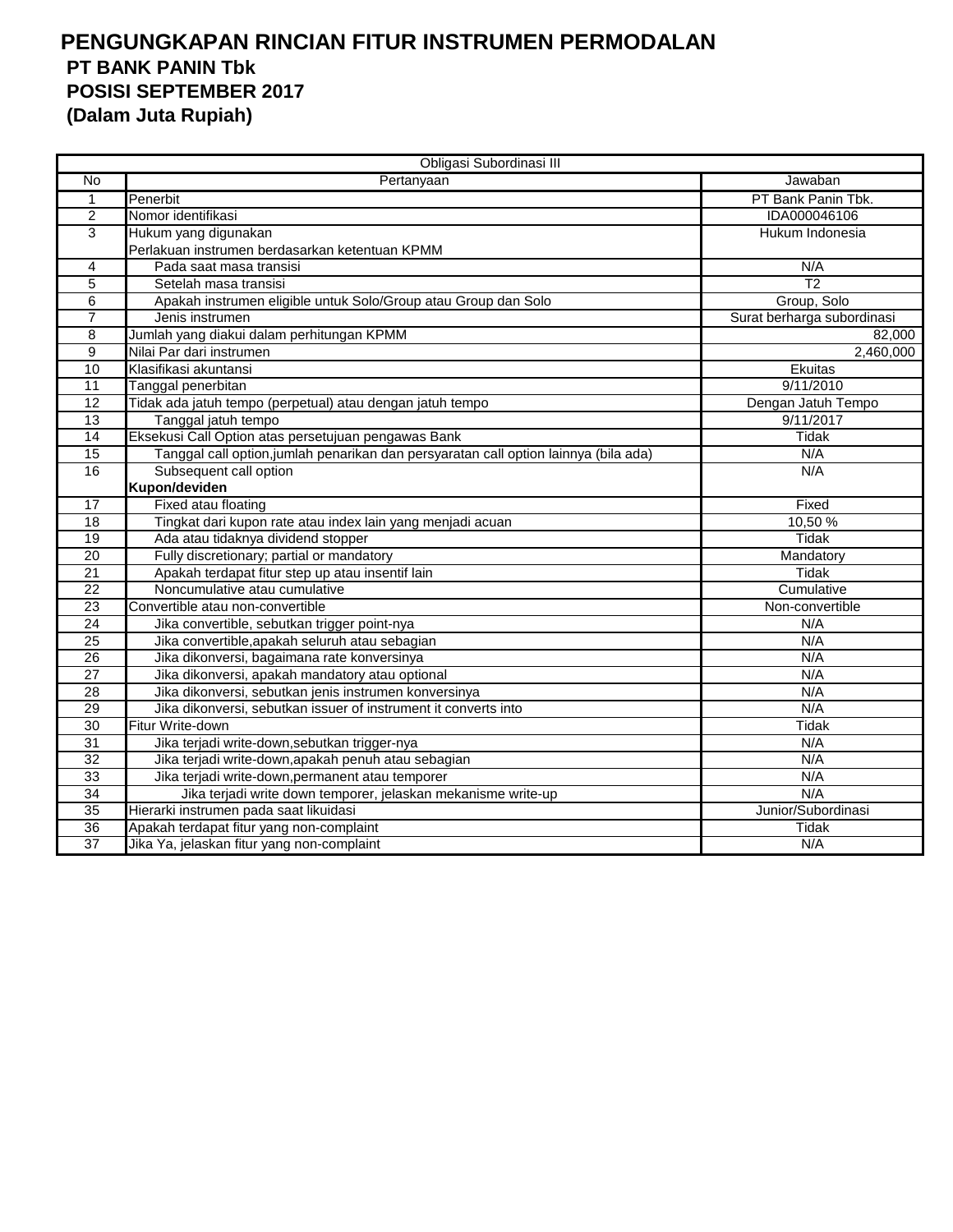|                 | Obligasi Subordinasi Berkelanjutan I                                                 |                            |
|-----------------|--------------------------------------------------------------------------------------|----------------------------|
| No              | Pertanyaan                                                                           | Jawaban                    |
| $\mathbf{1}$    | Penerbit                                                                             | PT Bank Panin Tbk.         |
| $\overline{2}$  | Nomor identifikasi                                                                   | IDA000056105               |
| 3               | Hukum yang digunakan                                                                 | Hukum Indonesia            |
|                 | Perlakuan instrumen berdasarkan ketentuan KPMM                                       |                            |
| 4               | Pada saat masa transisi                                                              | N/A                        |
| $\overline{5}$  | Setelah masa transisi                                                                | $\overline{12}$            |
| 6               | Apakah instrumen eligible untuk Solo/Group atau Group dan Solo                       | Group, Solo                |
| $\overline{7}$  | Jenis instrumen                                                                      | Surat berharga subordinasi |
| 8               | Jumlah yang diakui dalam perhitungan KPMM                                            | 900,000                    |
| $\overline{9}$  | Nilai Par dari instrumen                                                             | 2,000,000                  |
| 10              | Klasifikasi akuntansi                                                                | <b>Ekuitas</b>             |
| 11              | Tanggal penerbitan                                                                   | 20/12/2012                 |
| 12              | Tidak ada jatuh tempo (perpetual) atau dengan jatuh tempo                            | Dengan Jatuh Tempo         |
| 13              | Tanggal jatuh tempo                                                                  | 20/12/2019                 |
| 14              | Eksekusi Call Option atas persetujuan pengawas Bank                                  | <b>Tidak</b>               |
| 15              | Tanggal call option, jumlah penarikan dan persyaratan call option lainnya (bila ada) | N/A                        |
| 16              | Subsequent call option                                                               | N/A                        |
|                 | Kupon/deviden                                                                        |                            |
| 17              | Fixed atau floating                                                                  | Fixed                      |
| $\overline{18}$ | Tingkat dari kupon rate atau index lain yang menjadi acuan                           | 9,40%                      |
| 19              | Ada atau tidaknya dividend stopper                                                   | <b>Tidak</b>               |
| 20              | Fully discretionary; partial or mandatory                                            | Mandatory                  |
| $\overline{21}$ | Apakah terdapat fitur step up atau insentif lain                                     | Tidak                      |
| 22              | Noncumulative atau cumulative                                                        | Cumulative                 |
| 23              | Convertible atau non-convertible                                                     | Tidak                      |
| 24              | Jika convertible, sebutkan trigger point-nya                                         | N/A                        |
| $\overline{25}$ | Jika convertible, apakah seluruh atau sebagian                                       | N/A                        |
| $\overline{26}$ | Jika dikonversi, bagaimana rate konversinya                                          | N/A                        |
| 27              | Jika dikonversi, apakah mandatory atau optional                                      | N/A                        |
| 28              | Jika dikonversi, sebutkan jenis instrumen konversinya                                | N/A                        |
| 29              | Jika dikonversi, sebutkan issuer of instrument it converts into                      | N/A                        |
| 30              | Fitur Write-down                                                                     | <b>Tidak</b>               |
| 31              | Jika terjadi write-down, sebutkan trigger-nya                                        | N/A                        |
| 32              | Jika terjadi write-down, apakah penuh atau sebagian                                  | N/A                        |
| 33              | Jika terjadi write-down, permanent atau temporer                                     | N/A                        |
| 34              | Jika terjadi write down temporer, jelaskan mekanisme write-up                        | N/A                        |
| 35              | Hierarki instrumen pada saat likuidasi                                               | Junior/Subordinasi         |
| 36              | Apakah terdapat fitur yang non-complaint                                             | <b>Tidak</b>               |
| $\overline{37}$ | Jika Ya, jelaskan fitur yang non-complaint                                           | N/A                        |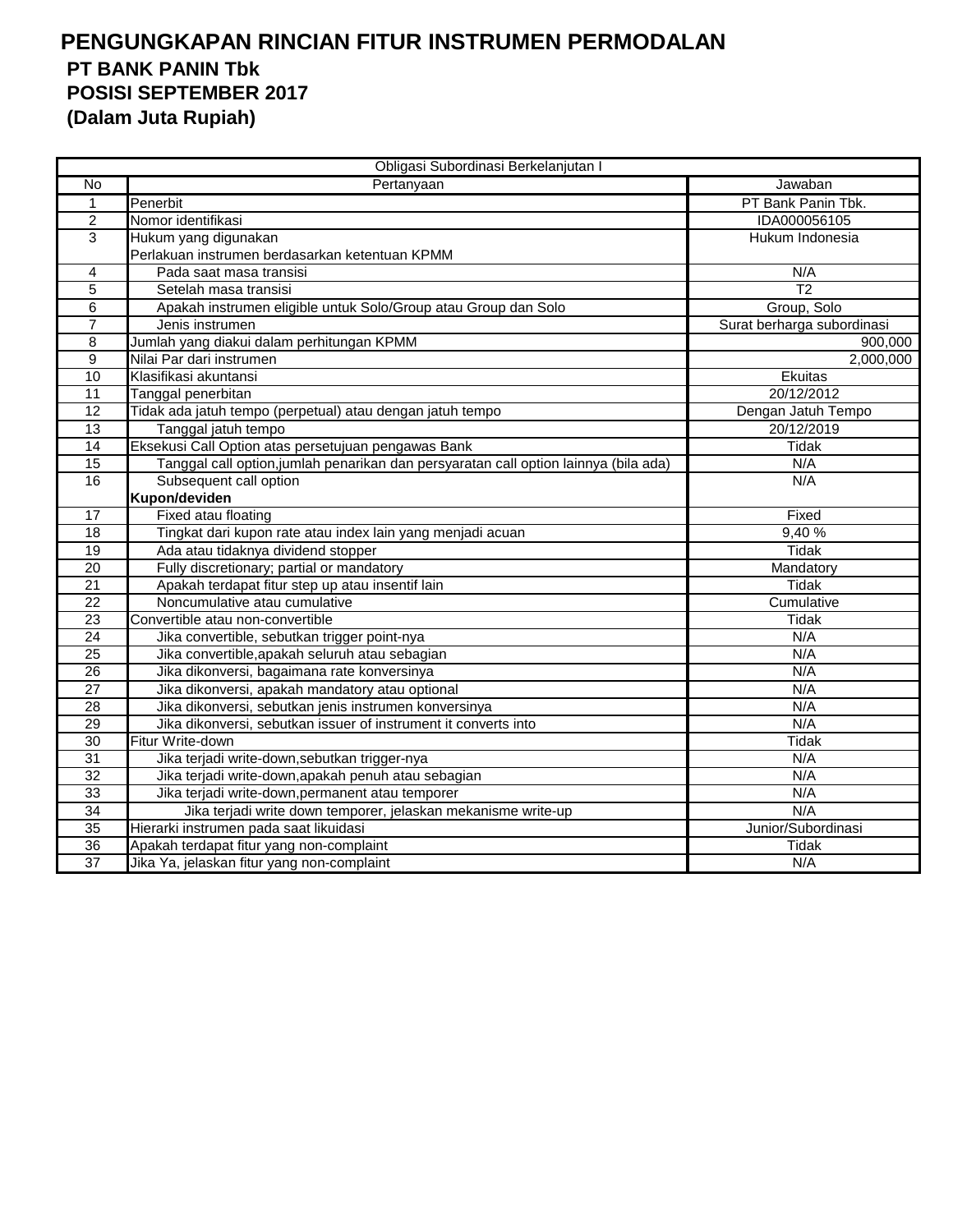| Obligasi Subordinasi Berkelanjutan II tahap I |                                                                                      |                                                       |  |
|-----------------------------------------------|--------------------------------------------------------------------------------------|-------------------------------------------------------|--|
| No                                            | Pertanyaan                                                                           | Jawaban                                               |  |
| $\mathbf{1}$                                  | Penerbit                                                                             | PT Bank Panin Tbk.                                    |  |
| 2                                             | Nomor identifikasi                                                                   | IDA000074009                                          |  |
| 3                                             | Hukum yang digunakan                                                                 | Hukum Indonesia                                       |  |
|                                               | Perlakuan instrumen berdasarkan ketentuan KPMM                                       |                                                       |  |
| 4                                             | Pada saat masa transisi                                                              | N/A                                                   |  |
| 5                                             | Setelah masa transisi                                                                | T <sub>2</sub>                                        |  |
| 6                                             | Apakah instrumen eligible untuk Solo/Group atau Group dan Solo                       | Group, Solo                                           |  |
| $\overline{7}$                                | Jenis instrumen                                                                      | Surat berharga subordinasi                            |  |
| 8                                             | Jumlah yang diakui dalam perhitungan KPMM                                            | 100,000                                               |  |
| 9                                             | Nilai Par dari instrumen                                                             | 100,000                                               |  |
| 10                                            | Klasifikasi akuntansi                                                                | Ekuitas                                               |  |
| 11                                            | Tanggal penerbitan                                                                   | 28/06/2016                                            |  |
| 12                                            | Tidak ada jatuh tempo (perpetual) atau dengan jatuh tempo                            | Dengan Jatuh Tempo                                    |  |
| 13                                            | Tanggal jatuh tempo                                                                  | 28/06/2023                                            |  |
| 14                                            | Eksekusi Call Option atas persetujuan pengawas Bank                                  | Tidak                                                 |  |
| 15                                            | Tanggal call option, jumlah penarikan dan persyaratan call option lainnya (bila ada) | N/A                                                   |  |
| 16                                            | Subsequent call option                                                               | N/A                                                   |  |
|                                               | Kupon/deviden                                                                        |                                                       |  |
| 17                                            | Fixed atau floating                                                                  | Fixed                                                 |  |
| 18                                            | Tingkat dari kupon rate atau index lain yang menjadi acuan                           | 9.60%                                                 |  |
| 19                                            | Ada atau tidaknya dividend stopper                                                   | Tidak                                                 |  |
| 20                                            | Fully discretionary; partial or mandatory                                            | Mandatory                                             |  |
| 21                                            | Apakah terdapat fitur step up atau insentif lain                                     | Tidak                                                 |  |
| 22                                            | Noncumulative atau cumulative                                                        | Cumulative                                            |  |
| 23                                            | Convertible atau non-convertible                                                     | Convertible                                           |  |
| 24                                            | Jika convertible, sebutkan trigger point-nya                                         | Jika KPMM Bank dibawah nilai minimum dan OJK          |  |
|                                               |                                                                                      | Menetapkan Bahwa Perseroan Berpotensi Terganggu       |  |
|                                               |                                                                                      | Kelangsungan Usahanya (Point Of Non-Viability) Sesuai |  |
|                                               |                                                                                      | Dengan Pasal 19.1.C Peraturan OJK No. 11/POJK.03/2016 |  |
|                                               |                                                                                      | Tanggal 29 Januari 2016                               |  |
| 25                                            | Jika convertible, apakah seluruh atau sebagian                                       | Kemungkinan dikonversi secara penuh atau sebagian     |  |
| 26                                            | Jika dikonversi, bagaimana rate konversinya                                          | Sesuai Prospektus, rate tersebut belum ditentukan     |  |
| 27                                            | Jika dikonversi, apakah mandatory atau optional                                      | Mandatory                                             |  |
| 28                                            | Jika dikonversi, sebutkan jenis instrumen konversinya                                | CET <sub>1</sub>                                      |  |
| 29                                            | Jika dikonversi, sebutkan issuer of instrument it converts into                      | PT Bank Panin Tbk.                                    |  |
| 30                                            | Fitur Write-down                                                                     | Ya                                                    |  |
| 31                                            | Jika terjadi write-down, sebutkan trigger-nya                                        | Jika KPMM Bank dibawah nilai minimum dan OJK          |  |
|                                               |                                                                                      | Menetapkan Bahwa Perseroan Berpotensi Terganggu       |  |
|                                               |                                                                                      | Kelangsungan Usahanya (Point Of Non-Viability) Sesuai |  |
|                                               |                                                                                      | Dengan Pasal 19.1.C Peraturan OJK No. 11/POJK.03/2016 |  |
|                                               |                                                                                      | Tanggal 29 Januari 2016                               |  |
|                                               |                                                                                      |                                                       |  |
| 32                                            | Jika terjadi write-down, apakah penuh atau sebagian                                  | Kemungkinan di write down sebagian                    |  |
| 33                                            | Jika terjadi write-down, permanent atau temporer                                     | Permanen                                              |  |
| 34                                            | Jika terjadi write down temporer, jelaskan mekanisme write-up                        | N/A                                                   |  |
| 35                                            | Hierarki instrumen pada saat likuidasi                                               | Junior/Subordinasi                                    |  |
| 36                                            | Apakah terdapat fitur yang non-complaint                                             | Tidak                                                 |  |
| 37                                            | Jika Ya, jelaskan fitur yang non-complaint                                           | N/A                                                   |  |